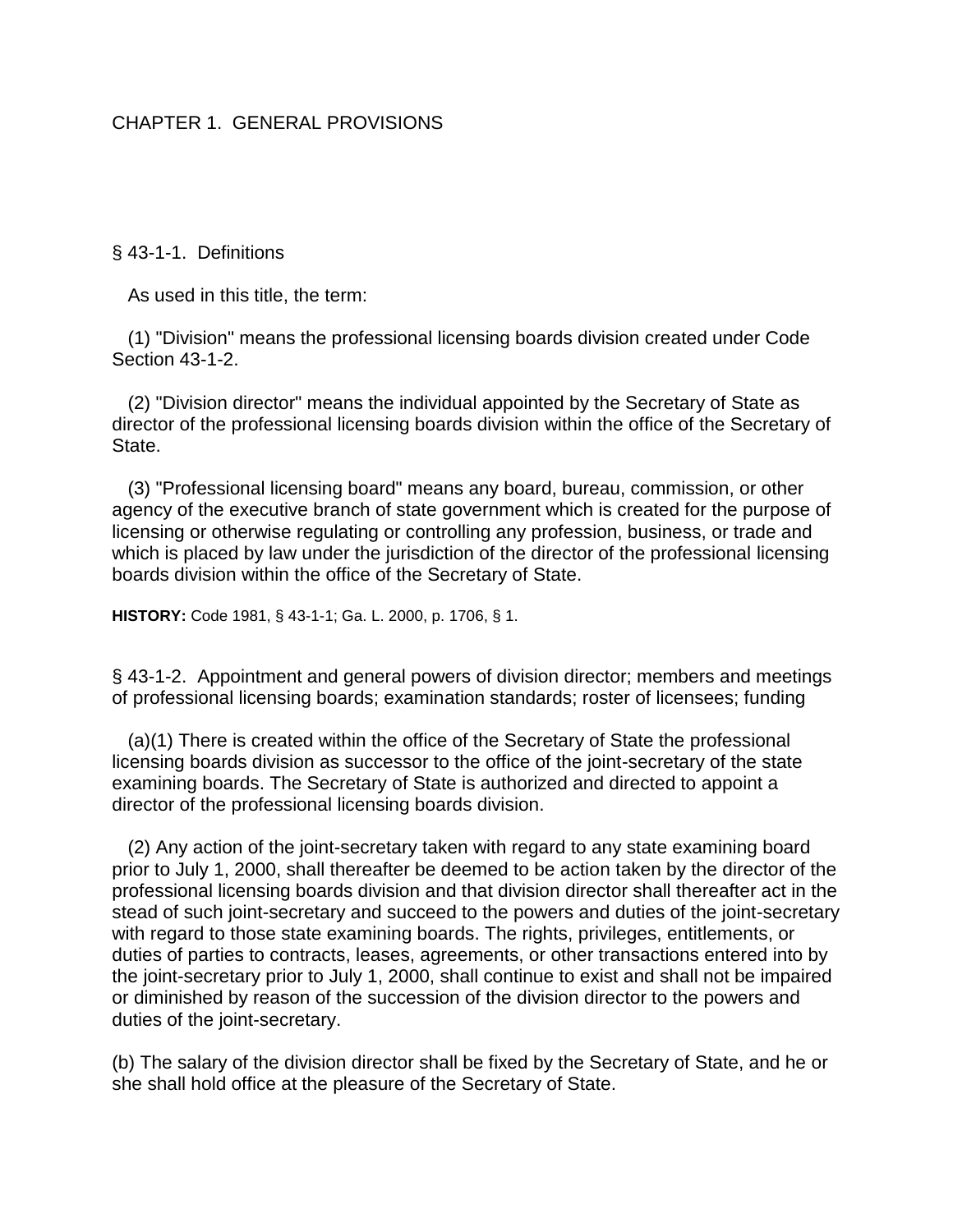(c) The Secretary of State, notwithstanding any other provisions of law to the contrary, shall employ personnel as deemed necessary to carry out this chapter and to provide for all services required by each of the professional licensing boards and shall establish within the guidelines provided by the laws and rules and regulations of the state merit system the qualifications of such personnel.

(d) The division director, with the approval of the Secretary of State, notwithstanding any other provisions of law to the contrary, shall enter into such contracts as are deemed necessary to carry out this chapter to provide for all services required by each of the professional licensing boards.

(e) The Secretary of State, notwithstanding any other provisions of law to the contrary, shall have the power to employ and shall set the qualifications and salary for a deputy division director and shall appoint executive directors as required who shall act in the absence of the division director and who shall perform such other functions of the division director under this chapter as the division director may designate. The deputy division director and executive directors as appointed shall be in the unclassified service and shall be excluded from the classified service as defined in Article 1 of Chapter 20 of Title 45.

(f) Notwithstanding any other provisions of law to the contrary, each member of the various professional licensing boards may receive the expense allowance as provided by subsection (b) of Code Section 45-7-21 and the same mileage allowance for the use of a personal car as that received by all other state officials and employees or a travel allowance of actual transportation cost if traveling by public carrier within the state. Any board member shall also be reimbursed for any conference or meeting registration fee incurred in the performance of his or her duties as a board member. For each day's service outside of the state as a board member, such member shall receive actual expenses as an expense allowance as well as the same mileage allowance for the use of a personal car as that received by other state officials and employees or a travel allowance of actual transportation cost if traveling by public carrier or by rental motor vehicle. Expense vouchers submitted by members of the various professional licensing boards are subject to approval of the president or chairperson of the respective board and the division director.

(g) All meetings and hearings of the respective professional licensing boards shall be held in the capitol, at the site of the office of the respective board, or at such other site as may be requested by the chairperson or president of a professional licensing board and approved by the division director.

(h) A majority of the appointed members of a professional licensing board shall constitute a quorum for the transaction of business by that board.

(i) A schedule of all meetings and hearings of the various professional licensing boards shall be maintained at the office of the division director and be available for public review.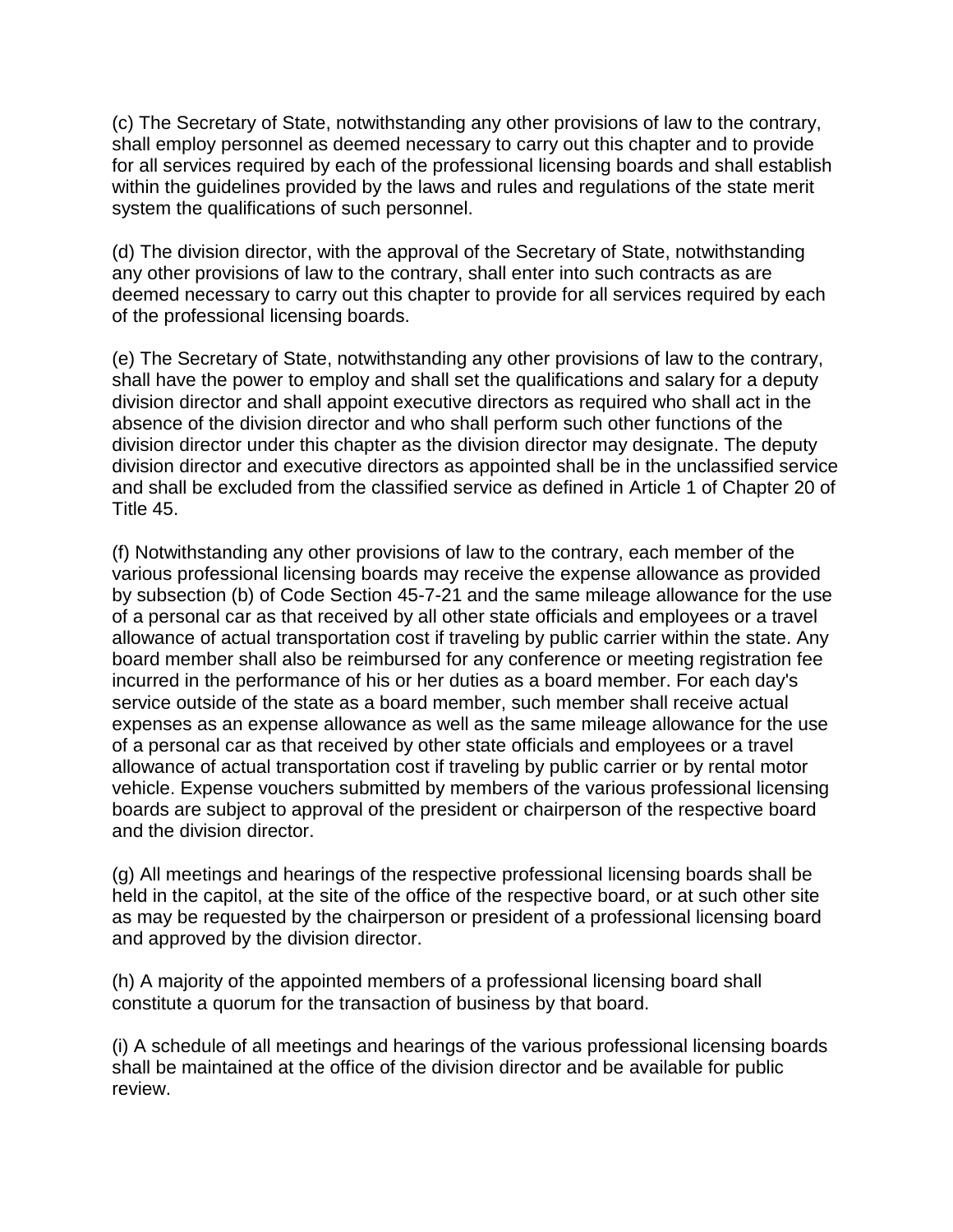(j) The division director shall establish administrative standards for the examination of applicants for licensure by the various professional licensing boards, notwithstanding any other provisions of law to the contrary. These administrative standards shall include the setting of date, time, and location of examinations, subject to the approval of the respective professional licensing boards. Notwithstanding any other provisions of law to the contrary, examination criteria, examination grading procedures, examination fees, examination passing score requirements, and other matters pertaining to the examination of applicants for licensure may be adopted by rules of the respective professional licensing boards as necessary to implement such examination standards. Examination standards, including examination criteria, grading procedures, and passing score requirements, developed in agreement or in conjunction with a national association of state boards or other related national association for the administration of a nationally recognized uniform examination may be adopted in lieu of state standards by the respective professional licensing boards.

(k) The division director shall prepare and maintain a roster containing the names and addresses of all current licensees for each of the various professional licensing boards. A copy of this roster shall be available to any person upon request at a fee prescribed by the division director sufficient to cover the cost of printing and distribution. The following shall be treated as confidential and need not be disclosed without the approval of the professional licensing board to which application is made:

 (1) Applications and other personal information submitted by applicants, except to the applicant, staff, and the board;

 (2) Information, favorable or unfavorable, submitted by a reference source concerning an applicant, except to the staff and the board;

 (3) Examination questions and other examination materials, except to the staff and the board; and

 (4) The deliberations of the board with respect to an application, an examination, a complaint, an investigation, or a disciplinary proceeding, except as may be contained in official board minutes.

(l) Funding for the office of the division director and the various professional licensing boards served by such office shall be contained in a common budget unit as defined in Part 1 of Article 4 of Chapter 12 of Title 45, the "Budget Act."

**HISTORY:** Ga. L. 1931, p. 7, §§ 89, 89A; Code 1933, §§ 84-101, 84-102; Ga. L. 1943, p. 370, § 1; Ga. L. 1955, p. 323, § 1; Ga. L. 1975, p. 412, § 1; Ga. L. 1977, p. 758, § 1; Ga. L. 1981, p. 1898, § 1; Ga. L. 1990, p. 1965, § 1; Ga. L. 2000, p. 1706, § 2.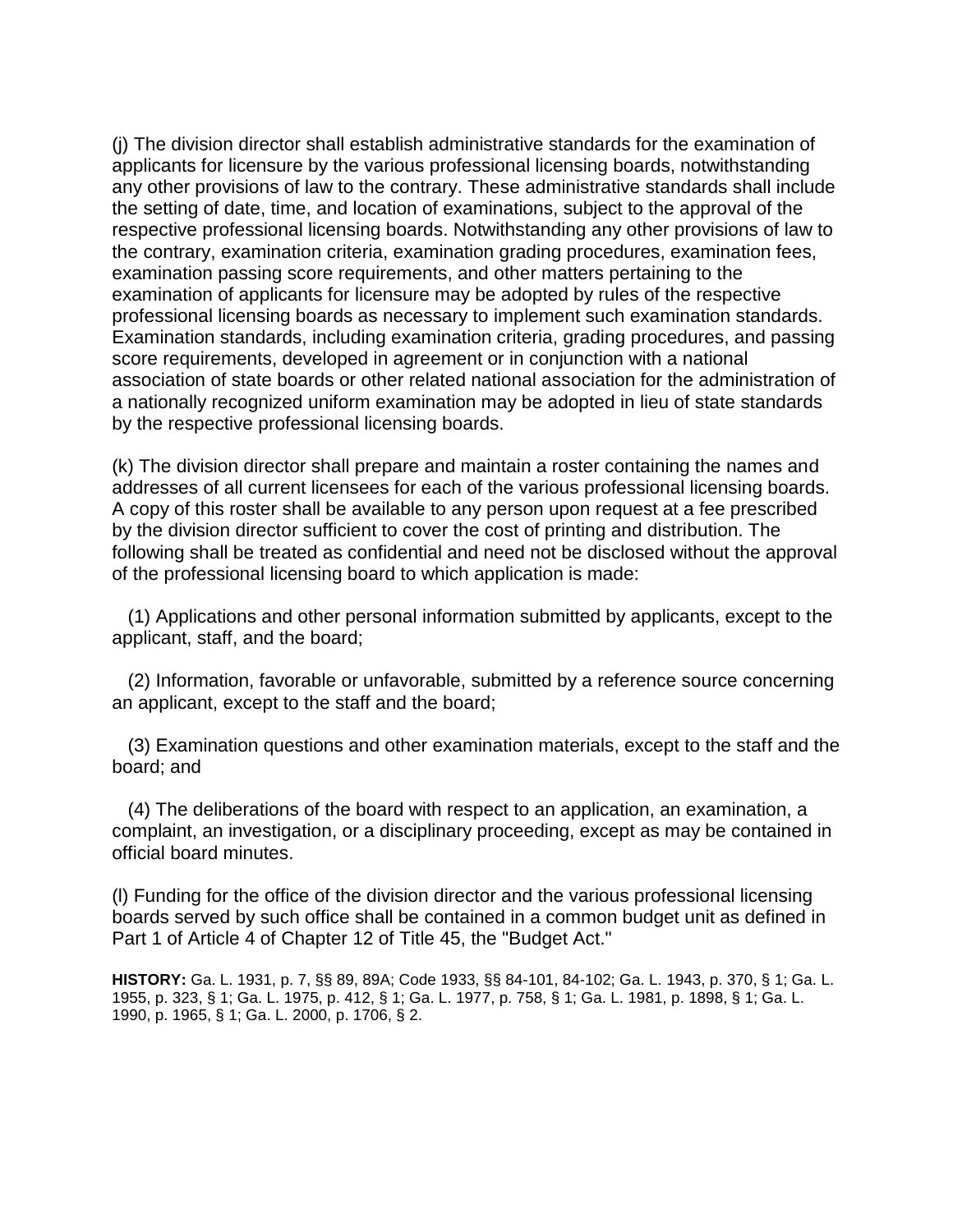§ 43-1-3. Duties of division director; serving notice or process on boards through division director

(a) It shall be the duty of the division director:

 (1) To bring together and keep all records relating to the professional licensing boards;

(2) To receive all applications for licenses;

 (3) With the consent of the board concerned, to schedule the time and place for examinations;

(4) To schedule the time and place for all hearings;

 (5) To issue certificates upon authority of the professional licensing board concerned; and

 (6) Except as otherwise provided by law, to collect all fees required by law in connection with the licensing of trades and professions under such boards and to remit the same to the director of the Office of Treasury and Fiscal Services for deposit into the general fund of the state. Notwithstanding any other provision of law, the division director is authorized to retain all funds received as collection fees for use in defraying the cost of collection of fees required under this chapter; provided, however, that nothing in this Code section shall be construed so as to allow the division director to retain any funds required by the Constitution of Georgia to be paid into the state treasury; and provided, further, that the division director shall comply with all provisions of Part 1 of Article 4 of Chapter 12 of Title 45, the "Budget Act," except Code Section 45-12-92, prior to expending any such funds.

(b) All orders and processes of the professional licensing boards shall be signed and attested by the division director in the name of the particular professional licensing board, with the seal of such board attached. Any notice or legal process necessary to be served upon any of the professional licensing boards may be served upon the division director.

**HISTORY:** Ga. L. 1931, p. 7, § 89; Code 1933, § 84-101; Ga. L. 1937, p. 208, § 2; Ga. L. 1967, p. 294, § 1; Ga. L. 1984, p. 22, § 43; Ga. L. 1993, p. 1402, § 18; Ga. L. 1997, p. 677, § 1; Ga. L. 2000, p. 1706, § 3.

§ 43-1-4. Expiration, renewal, and penalty dates of licenses and certificates; duration of validity; renewals

 (a) The division director shall determine the expiration, renewal, and penalty dates for each license and certificate issued by the professional licensing boards through the office of the division director which is subject to renewal. Before becoming effective,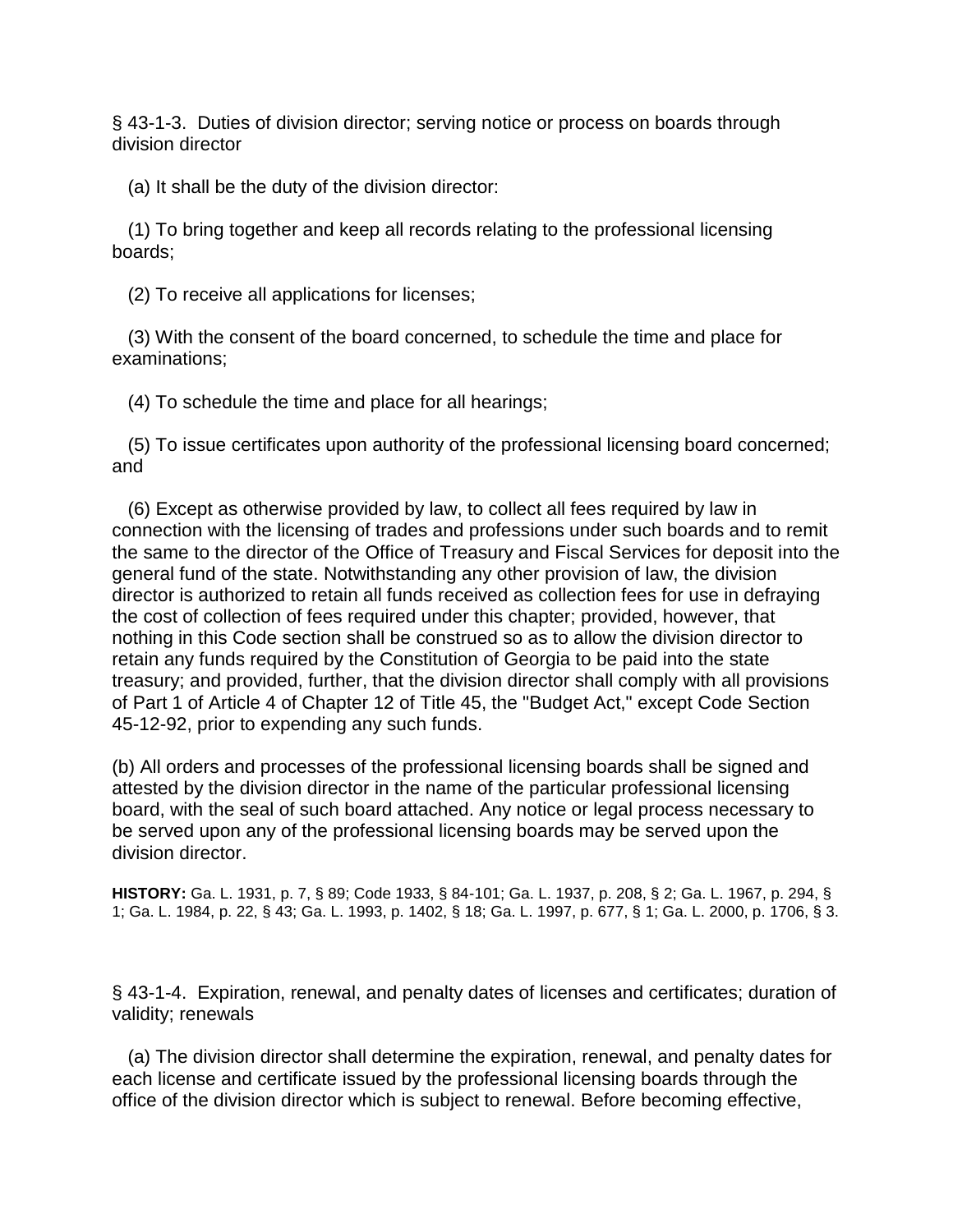these expiration, renewal, and penalty dates must be approved by the respective professional licensing boards.

(b) Each license and certificate issued by the professional licensing boards through the office of the division director which are subject to renewal shall be valid for up to two years and shall be renewable biennially on the renewal date established by the division director, as approved by the respective professional licensing boards.

(c) The division director is authorized to adopt the necessary rules and regulations to implement the biennial renewal of licenses and certificates in such manner as to ensure that the number of renewals is reasonably evenly distributed throughout each two-year period.

**HISTORY:** Code 1933, § 84-104, enacted by Ga. L. 1972, p. 505, § 1; Ga. L. 1973, p. 1481, § 1; Ga. L. 1981, p. 1898, § 2; Ga. L. 2000, p. 1706, § 19.

§ 43-1-5. Investigators for professional licensing boards and office of division director

 (a) Persons hired for the purpose of conducting investigations for the professional licensing boards shall be designated as investigators and any person so designated shall have all the powers of a peace officer of this state when engaged in the enforcement of this title or of any of the laws creating or related to the professional licensing boards. Such investigators shall be authorized, upon the written approval of the division director, notwithstanding Code Sections 16-11-126, 16-11-128, and 16-11- 129, to carry firearms of a caliber not greater than the standard police .38 handgun.

(b) Any person designated as an investigator within the meaning of this Code section shall be considered to be a peace officer.

**HISTORY:** Code 1933, § 84-105, enacted by Ga. L. 1975, p. 412, § 2; Ga. L. 1984, p. 704, § 1; Ga. L. 1996, p. 381, § 2; Ga. L. 2000, p. 1706, § 4.

§ 43-1-6. Venue of actions involving professional licensing boards

 The venue of any action involving the members of any professional licensing board shall be governed by the laws of this state pertaining to venue. The division director shall not be considered a member of any such board in determining the venue of any such action; and no court shall have jurisdiction of any such action solely by virtue of the division director residing or maintaining a residence within its jurisdiction.

**HISTORY:** Code 1933, § 84-103, enacted by Ga. L. 1962, p. 539, § 1; Ga. L. 2000, p. 1706, § 19.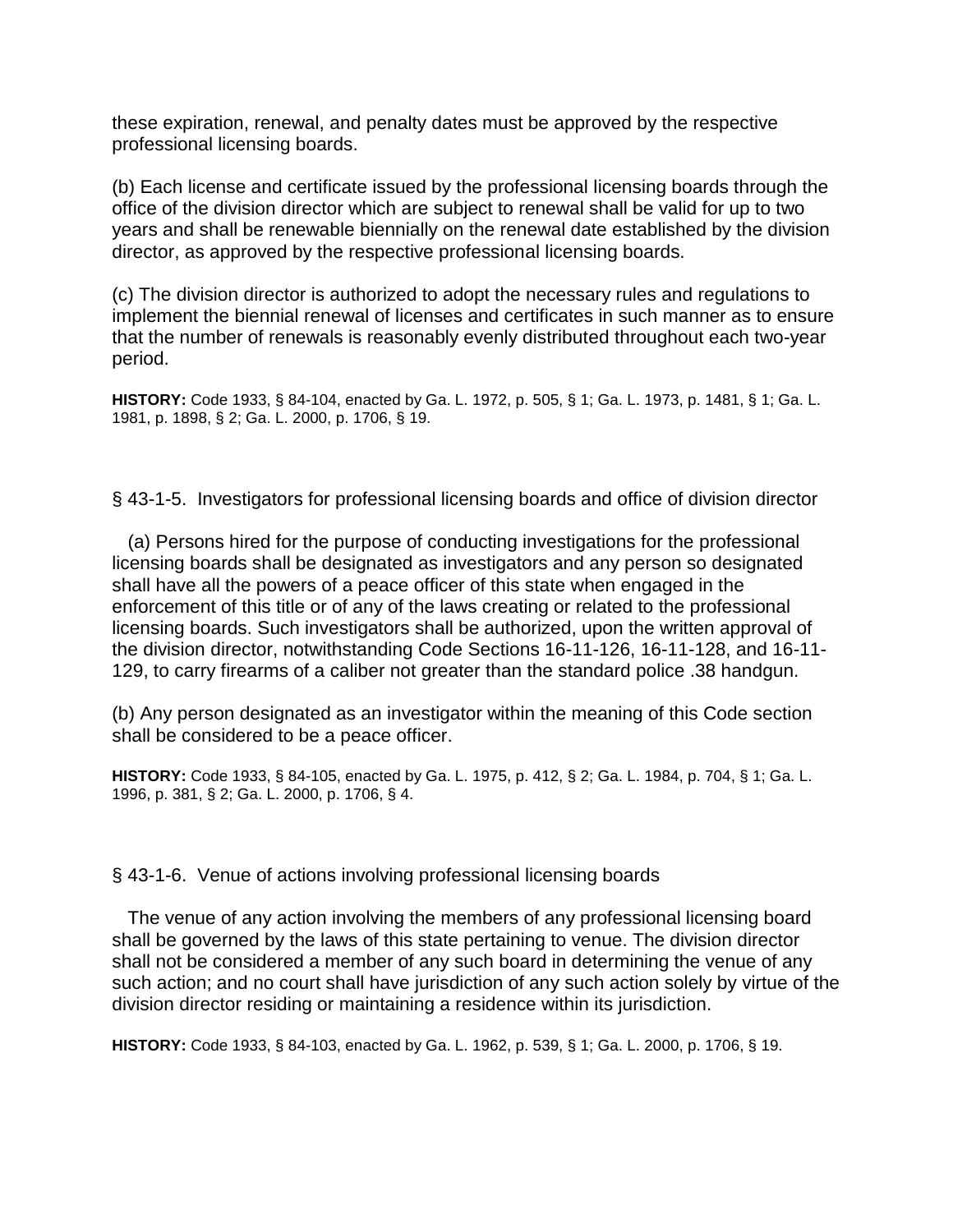§ 43-1-7. Determination of fees by professional licensing boards; refunds

 Each professional licensing board is authorized to charge an examination fee, license fee, license renewal fee, or similar fee and may establish the amount of the fee to be charged. Each fee so established shall be reasonable and shall be determined in such a manner that the total amount of fees charged by the professional licensing board shall approximate the total of the direct and indirect costs to the state of the operations of the board. Fees may be refunded for good cause, as determined by the division director.

**HISTORY:** Ga. L. 1978, p. 1517, § 1; Ga. L. 1981, p. 1898, § 4; Ga. L. 1984, p. 22, § 43; Ga. L. 2000, p. 1706, § 5.

§ 43-1-8. Disposition of fees

Repealed by Ga. L. 1984, p. 22, § 43, effective February 3, 1984.

[Repealed]

§ 43-1-9. Point credit for veterans taking examinations given by professional licensing boards

 Any applicant taking an examination given by any professional licensing board except the State Board of Accountancy shall receive points in the following manner:

 (1) Any applicant who served on active duty in the armed forces of the United States or on active duty in a reserve component of the armed forces of the United States, including the National Guard, for a period of one year or more, of which at least 90 days were served during wartime or during any conflict when military personnel were committed by the President of the United States, shall be entitled to a credit of five points. Such points shall be added by the person grading the examination to the grade made by the applicant in answering the questions propounded in any such examination;

 (2) Any applicant who is a disabled veteran and who served on active duty in the armed forces of the United States or on active duty in a reserve component of the armed forces of the United States, including the National Guard, during wartime or during any conflict when military personnel were committed by the President of the United States and who was discharged for injury or illness incurred in line of duty shall be entitled to a credit of five points if the disability is officially rated at less than 10 percent at the time of taking the examination. Such points shall be added by the person grading the examination to the grade made by the applicant in answering the questions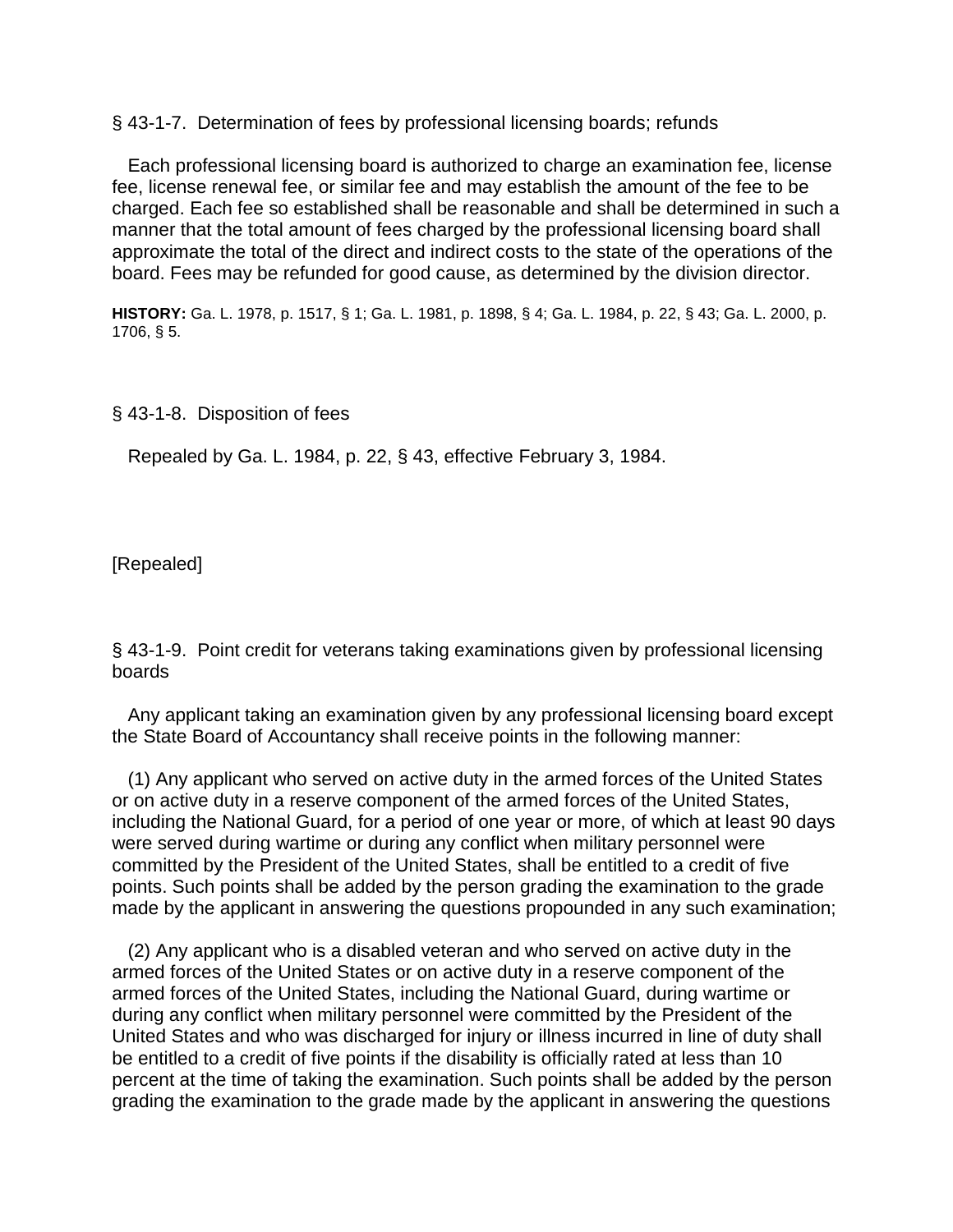propounded in any such examination;

 (3) Any applicant who is a disabled veteran who served on active duty in the armed forces of the United States or on active duty in a reserve component of the armed forces of the United States, including the National Guard, during wartime or during any conflict when military personnel were committed by the President of the United States and who was discharged for injury or illness incurred in line of duty shall be entitled to a credit of ten points if the disability is rated at 10 percent or above at the time of taking the examination. Such points shall be added by the person grading the examination to the grade made by the applicant in answering questions propounded in any such examination.

**HISTORY:** Ga. L. 1960, p. 1172, § 1; Ga. L. 1964, p. 761, § 1; Ga. L. 1968, p. 1213, § 1; Ga. L. 1982, p. 3, § 43; Ga. L. 2000, p. 1706, § 19.

43-1-10. Credit to veteran's grades when examination given in parts or by subject

 If an examination given by a professional licensing board is given in parts or by subjects and the applicant is required to make a minimum grade on each of the parts or subjects, the points to which the applicant is entitled shall be added to the grade made on each part or subject before the average of his grade on all of the parts or subjects is determined.

**HISTORY:** Ga. L. 1960, p. 1172, § 2; Ga. L. 2000, p. 1706, § 19.

§ 43-1-11. Veteran's examination to be graded prior to determination of eligibility for credit

 A person grading an examination given by a professional licensing board shall first grade the examination without reference to veteran credit, determining thereafter from the proof submitted whether an applicant is a veteran and is entitled to such credit; if so, the credit shall be added; and if after such addition the applicant equals or exceeds the grade required to pass the examination, the applicant shall be entitled to be certified as having passed the examination.

**HISTORY:** Ga. L. 1960, p. 1172, § 3; Ga. L. 2000, p. 1706, § 19.

§ 43-1-12. Duty of division director to inform applicants of availability of veteran credit; rules and regulations for implementing veteran credit program

It shall be the duty of the division director to inform applicants taking the examination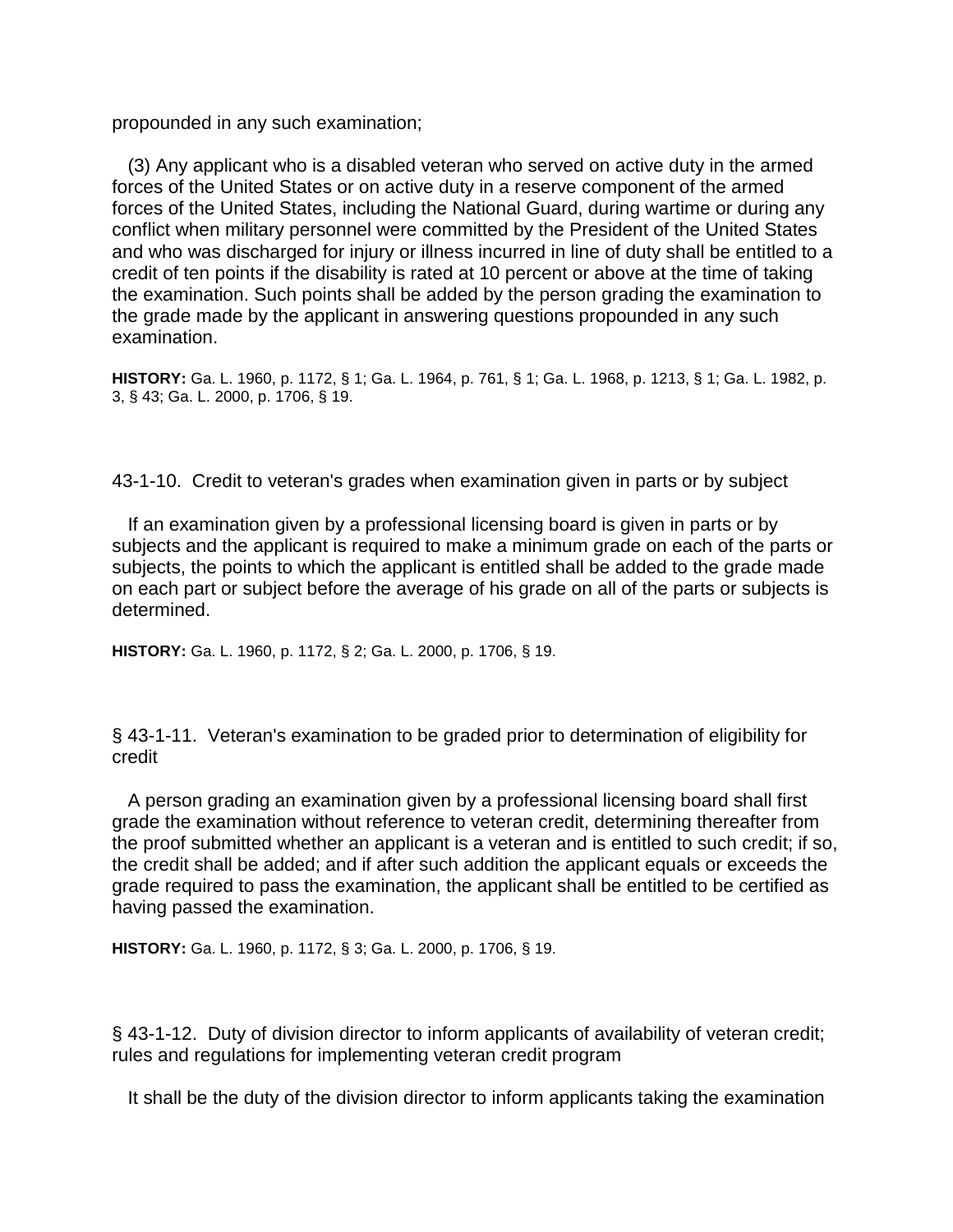of the provisions of Code Sections 43-1-9 through 43-1-11 and Code Section 43-1-13. The division director shall make such rules and regulations as are necessary in order to carry out the terms of Code Sections 43-1-9 through 43-1-11 and Code Section 43-1- 13.

**HISTORY:** Ga. L. 1960, p. 1172, § 4; Ga. L. 1981, p. 1898, § 3; Ga. L. 1999, p. 81, § 43; Ga. L. 2000, p. 1706, § 19.

§ 43-1-13. Inapplicability of veteran credit provisions to applicants who were not honorably discharged

 The provisions of Code Sections 43-1-9 through 43-1-12 relating to points to be allowed to veterans shall apply to any applicant, male or female, who comes within the classes specified in those Code sections except that such provisions shall not apply in any instance to an applicant who has not been honorably discharged.

**HISTORY:** Ga. L. 1960, p. 1172, § 5.

§ 43-1-14. Authority of Governor to appoint qualified persons to professional licensing boards

 The Governor is authorized to appoint any person who is otherwise qualified as provided by law to serve as a member of any professional licensing board for a regular term or for an unexpired term, notwithstanding the fact that the law creating such board requires the Governor to appoint members from a list of nominees submitted by a private organization or association.

**HISTORY:** Ga. L. 1980, p. 1162, § 1; Ga. L. 2000, p. 1706, § 19.

#### § 43-1-15. Itinerant entertainers

 (a) All carnivals, road shows, and tent shows and all other itinerant entertainment not presented within any regularly licensed theater, auditorium, or other building permitted to be used for the offering of entertainment for value shall, before opening to the public or offering any amusement, entertainment, or other service to the public for value within this state:

 (1) Designate a resident of this state as agent and lawful attorney in fact upon whom may be served all summons or other lawful processes in any action or proceeding against such carnival, circus, road show, tent show, or other itinerant show or itinerant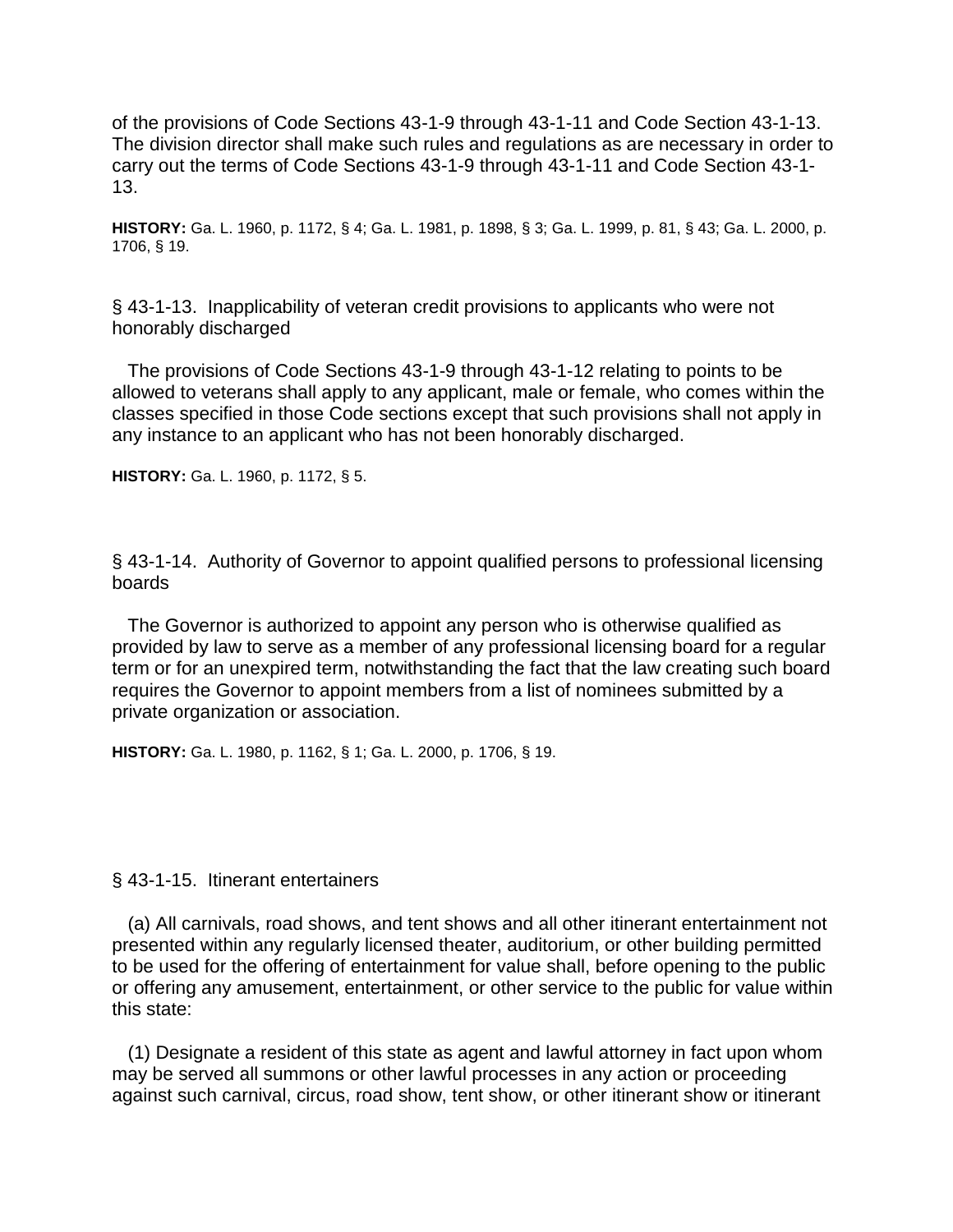entertainment for any action arising as a result of its appearance in this state. The name and address of such resident agent shall be filed with the judge of the probate court of each county in which such carnival, circus, or show is to be held. If no resident agent has been designated, the Secretary of State shall become such agent with all the foregoing authority, and service of such process shall be made by serving a copy of the petition with process attached thereto on the Secretary of State or an employee in his office designated by the Secretary of State as an agent to receive service in his name, or his successor in office, along with a copy of the affidavit to be submitted to the court pursuant to this Code section, and such service shall be sufficient service upon any such carnival, circus, or show, provided that notice of such service and a copy of the petition and process are forthwith sent by registered or certified mail or statutory overnight delivery by the plaintiff or his agent to the defendant, if its address is known, and that the defendant's return receipt and the plaintiff's affidavit of compliance herewith are appended to the summons or other process and are filed with said summons, petition, and other papers in the case in the court in which the action is pending. The Secretary of State shall charge and collect a fee as set out in Code Section 45-13-26 for service of process on him under this Code section;

 (2) Secure an insurance policy or a bond, affording coverage to such carnival, circus, or show for the extent of its stay within this state, which insurance policy or bond shall be subject to any personal injury or death or property damages to the following limits:

(A) An indemnity bond subject to a limit of \$100,000.00; or

 (B) An insurance policy or public liability bond subject to a limit of \$50,000.00 for personal injury or death or property damage sustained by any one person and subject to a limit of \$100,000.00 for personal injuries or death or property damages sustained by two or more persons as a result of any one accident or event; and

 (3) File a copy of such insurance policy or bond with the judge of the probate court in the county where the carnival, circus, or show is to be held or with both the judge of the probate court and the Secretary of State. The Secretary of State is authorized and directed to issue, upon the request of any carnival, circus, or show filing a copy of such insurance policy or bond in his office, a certificate of filing, stating the coverage afforded by the policy or bond and the effective dates, which certificate may be filed with the judge of the probate court of the county where the carnival, circus, or show is to be held in lieu of a copy of the policy or bond. The Secretary of State is authorized to prescribe and require such terms and conditions in such policies as he may deem necessary or advisable to protect the interests of the public in carrying out the purposes of this Code section, and he is further authorized to prescribe and require use of a standard form of bond and policy for use under this Code section.

(b) Any owner, manager, employee, or other person, excluding landowners on whose land a carnival, circus, road show, or itinerant show is operated, who shall cause or grant permission, either actual or constructive, to any carnival, circus, road show, tent show, or other itinerant show or itinerant entertainment or any part thereof to operate in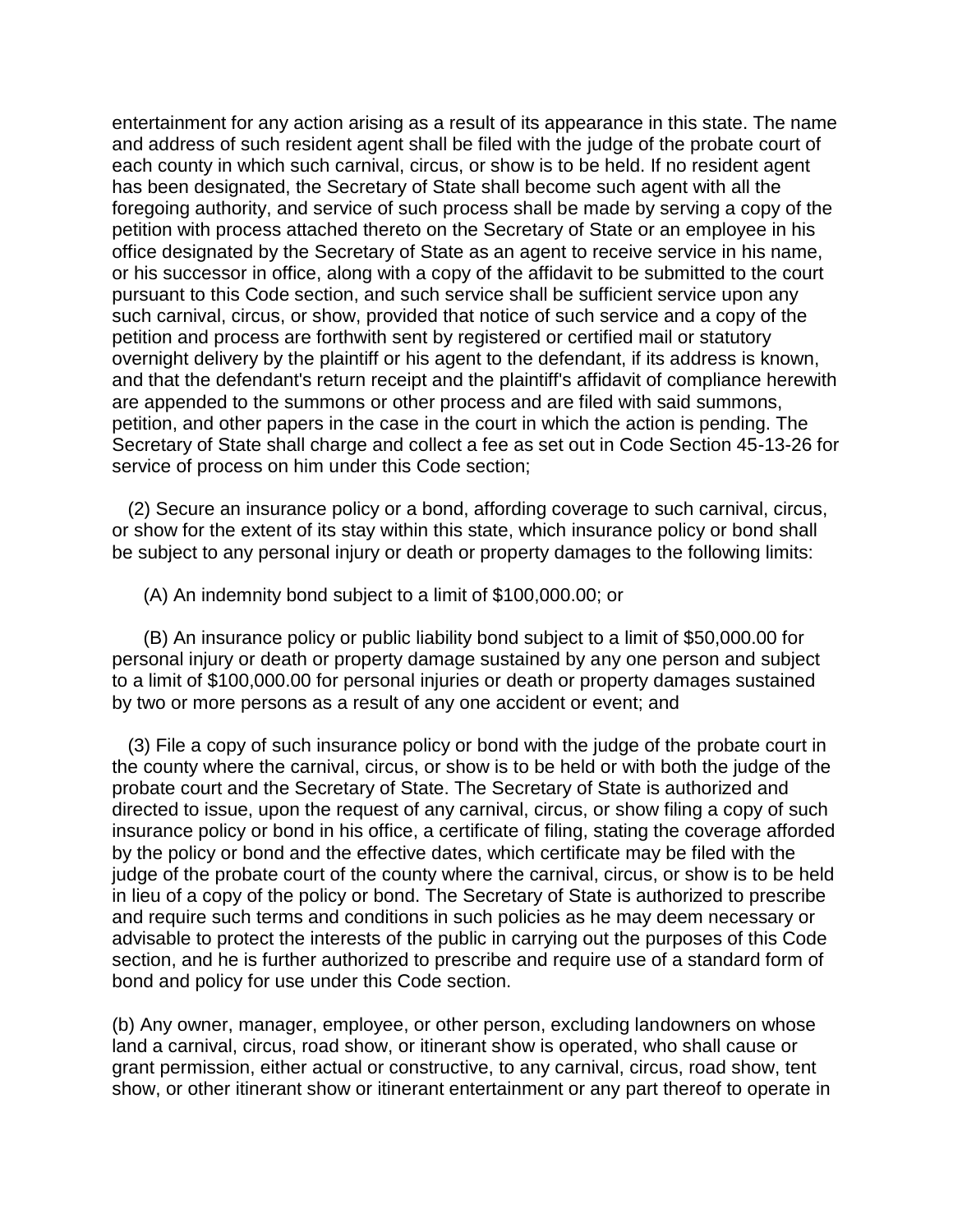violation of this Code section shall be guilty of a misdemeanor.

**HISTORY:** Ga. L. 1957, p. 406, §§ 1, 2; Ga. L. 1959, p. 106, § 1; Ga. L. 1959, p. 160, § 1; Ga. L. 1965, p. 235, § 1; Ga. L. 1983, p. 1474, § 3; Ga. L. 1984, p. 22, § 43; Ga. L. 1989, p. 364, § 3; Ga. L. 1994, p. 97, § 43; Ga. L. 2000, p. 1589, § 3.

§ 43-1-16. Senate confirmation of appointments to professional licensing boards

 Each person appointed by the Governor as a member of a professional licensing board shall be confirmed by the Senate; and any such appointment made when the Senate is not in session shall be effective until the appointment is acted upon by the Senate.

**HISTORY:** Code 1981, § 43-1-16, enacted by Ga. L. 1984, p. 552, § 1; Ga. L. 2000, p. 1706, § 19.

§ 43-1-17. Removal from office of member of a professional licensing board

 The Governor, after notice and opportunity for hearing, may remove from office any member of a professional licensing board for any of the following:

(1) Inability or neglect to perform the duties required of members;

- (2) Incompetence; or
- (3) Dishonest conduct.

**HISTORY:** Code 1981, § 43-1-17, enacted by Ga. L. 1984, p. 552, § 1; Ga. L. 2000, p. 1706, § 19

§ 43-1-18. Eligibility of consumer members of professional licensing boards to vote on all matters

 Without affecting the eligibility to vote of any other member of a professional licensing board, each consumer member of a professional licensing board shall be eligible to vote on all matters brought before that board.

**HISTORY:** Code 1981, § 43-1-18, enacted by Ga. L. 1984, p. 552, § 1; Ga. L. 2000, p. 1706, § 19.

§ 43-1-19. Grounds for refusing to grant or revoking licenses; application of "Georgia Administrative Procedure Act"; subpoena powers; disciplinary actions; judicial review;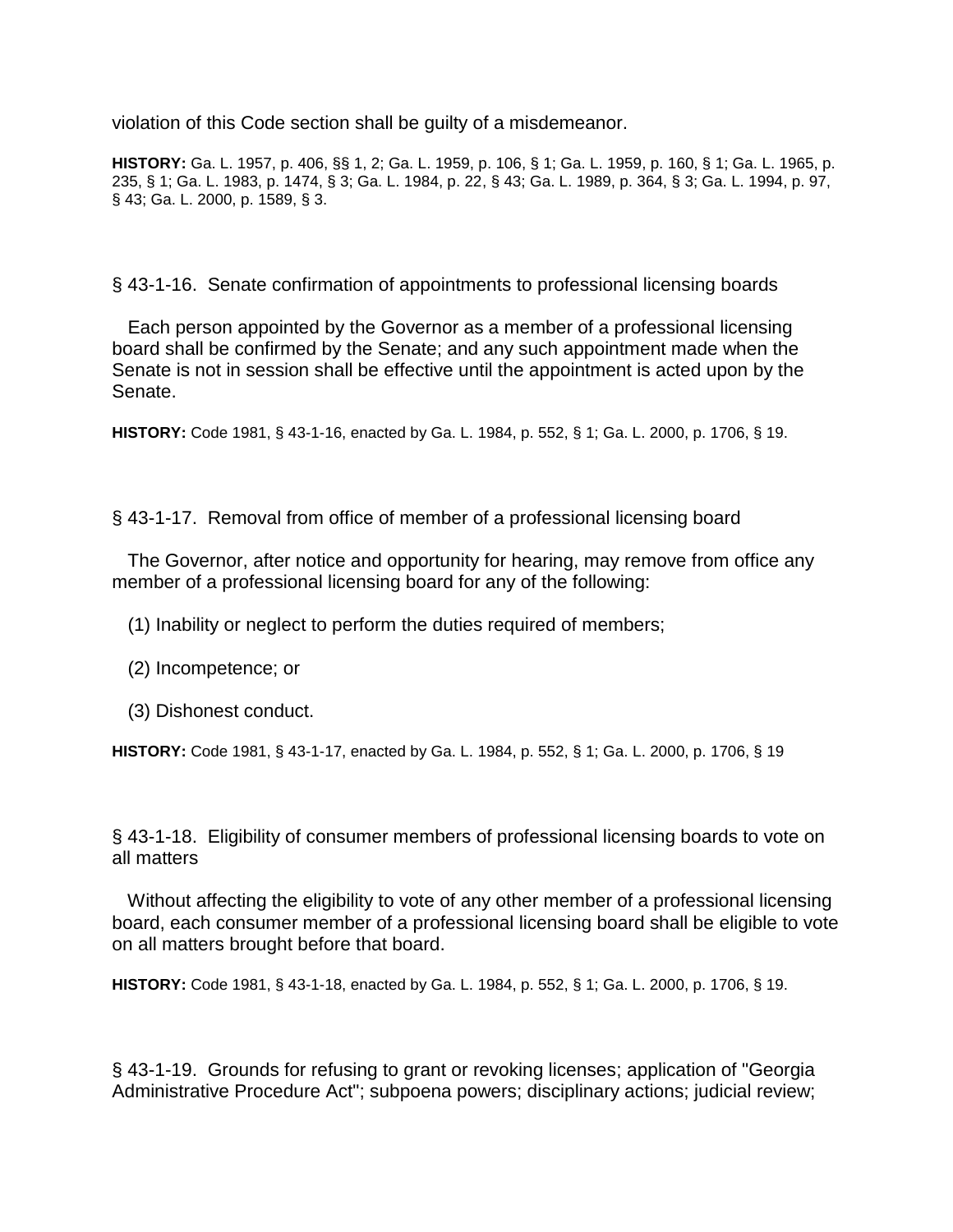reinstatement; investigations; complaints; notice; failure to appear; voluntary surrender; application of section; other law

 (a) A professional licensing board shall have the authority to refuse to grant a license to an applicant therefor or to revoke the license of a person licensed by that board or to discipline a person licensed by that board, upon a finding by a majority of the entire board that the licensee or applicant has:

 (1) Failed to demonstrate the qualifications or standards for a license contained in this Code section, or under the laws, rules, or regulations under which licensure is sought or held; it shall be incumbent upon the applicant to demonstrate to the satisfaction of the board that he or she meets all the requirements for the issuance of a license, and, if the board is not satisfied as to the applicant's qualifications, it may deny a license without a prior hearing; provided, however, that the applicant shall be allowed to appear before the board if he or she so desires;

 (2) Knowingly made misleading, deceptive, untrue, or fraudulent representations in the practice of a business or profession licensed under this title or on any document connected therewith; or practiced fraud or deceit or intentionally made any false statement in obtaining a license to practice the licensed business or profession; or made a false statement or deceptive registration with the board;

 (3) Been convicted of any felony or of any crime involving moral turpitude in the courts of this state or any other state, territory, or country or in the courts of the United States; as used in this paragraph and paragraph (4) of this subsection, the term "felony" shall include any offense which, if committed in this state, would be deemed a felony, without regard to its designation elsewhere; and, as used in this paragraph, the term "conviction" shall include a finding or verdict of guilty or a plea of guilty, regardless of whether an appeal of the conviction has been sought;

 (4) Been arrested, charged, and sentenced for the commission of any felony, or any crime involving moral turpitude, where:

 (A) First offender treatment without adjudication of guilt pursuant to the charge was granted; or

 (B) An adjudication of guilt or sentence was otherwise withheld or not entered on the charge, except with respect to a plea of nolo contendere.

The order entered pursuant to the provisions of Article 3 of Chapter 8 of Title 42, relating to probation of first offenders, or other first offender treatment shall be conclusive evidence of arrest and sentencing for such crime;

 (5) Had his or her license to practice a business or profession licensed under this title revoked, suspended, or annulled by any lawful licensing authority other than the board;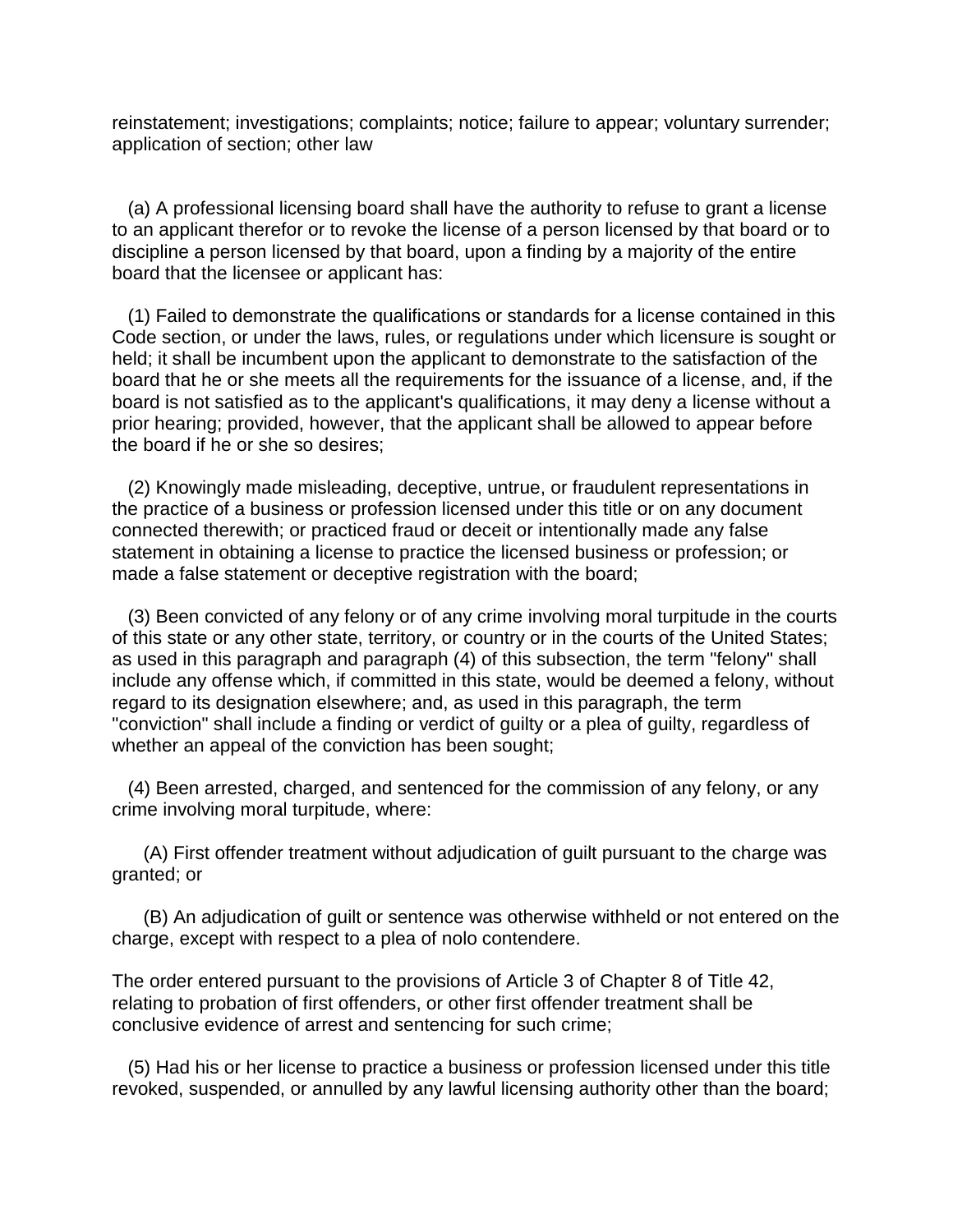or had other disciplinary action taken against him or her by any such lawful licensing authority other than the board; or was denied a license by any such lawful licensing authority other than the board, pursuant to disciplinary proceedings; or was refused the renewal of a license by any such lawful licensing authority other than the board, pursuant to disciplinary proceedings;

 (6) Engaged in any unprofessional, immoral, unethical, deceptive, or deleterious conduct or practice harmful to the public, which conduct or practice materially affects the fitness of the licensee or applicant to practice a business or profession licensed under this title, or of a nature likely to jeopardize the interest of the public, which conduct or practice need not have resulted in actual injury to any person or be directly related to the practice of the licensed business or profession but shows that the licensee or applicant has committed any act or omission which is indicative of bad moral character or untrustworthiness; unprofessional conduct shall also include any departure from, or the failure to conform to, the minimal reasonable standards of acceptable and prevailing practice of the business or profession licensed under this title;

 (7) Knowingly performed any act which in any way aids, assists, procures, advises, or encourages any unlicensed person or any licensee whose license has been suspended or revoked by a professional licensing board to practice a business or profession licensed under this title or to practice outside the scope of any disciplinary limitation placed upon the licensee by the board;

 (8) Violated a statute, law, or any rule or regulation of this state, any other state, the professional licensing board regulating the business or profession licensed under this title, the United States, or any other lawful authority (without regard to whether the violation is criminally punishable), which statute, law, or rule or regulation relates to or in part regulates the practice of a business or profession licensed under this title, when the licensee or applicant knows or should know that such action is violative of such statute, law, or rule; or violated a lawful order of the board previously entered by the board in a disciplinary hearing, consent decree, or license reinstatement;

 (9) Been adjudged mentally incompetent by a court of competent jurisdiction within or outside this state; any such adjudication shall automatically suspend the license of any such person and shall prevent the reissuance or renewal of any license so suspended for as long as the adjudication of incompetence is in effect;

 (10) Displayed an inability to practice a business or profession licensed under this title with reasonable skill and safety to the public or has become unable to practice the licensed business or profession with reasonable skill and safety to the public by reason of illness, use of alcohol, drugs, narcotics, chemicals, or any other type of material;

 (11) Failed to comply with an order for child support as defined by Code Section 19- 11-9.3; it shall be incumbent upon the applicant or licensee to supply a notice of release to the board from the child support agency within the Department of Human Resources indicating that the applicant or licensee has come into compliance with an order for child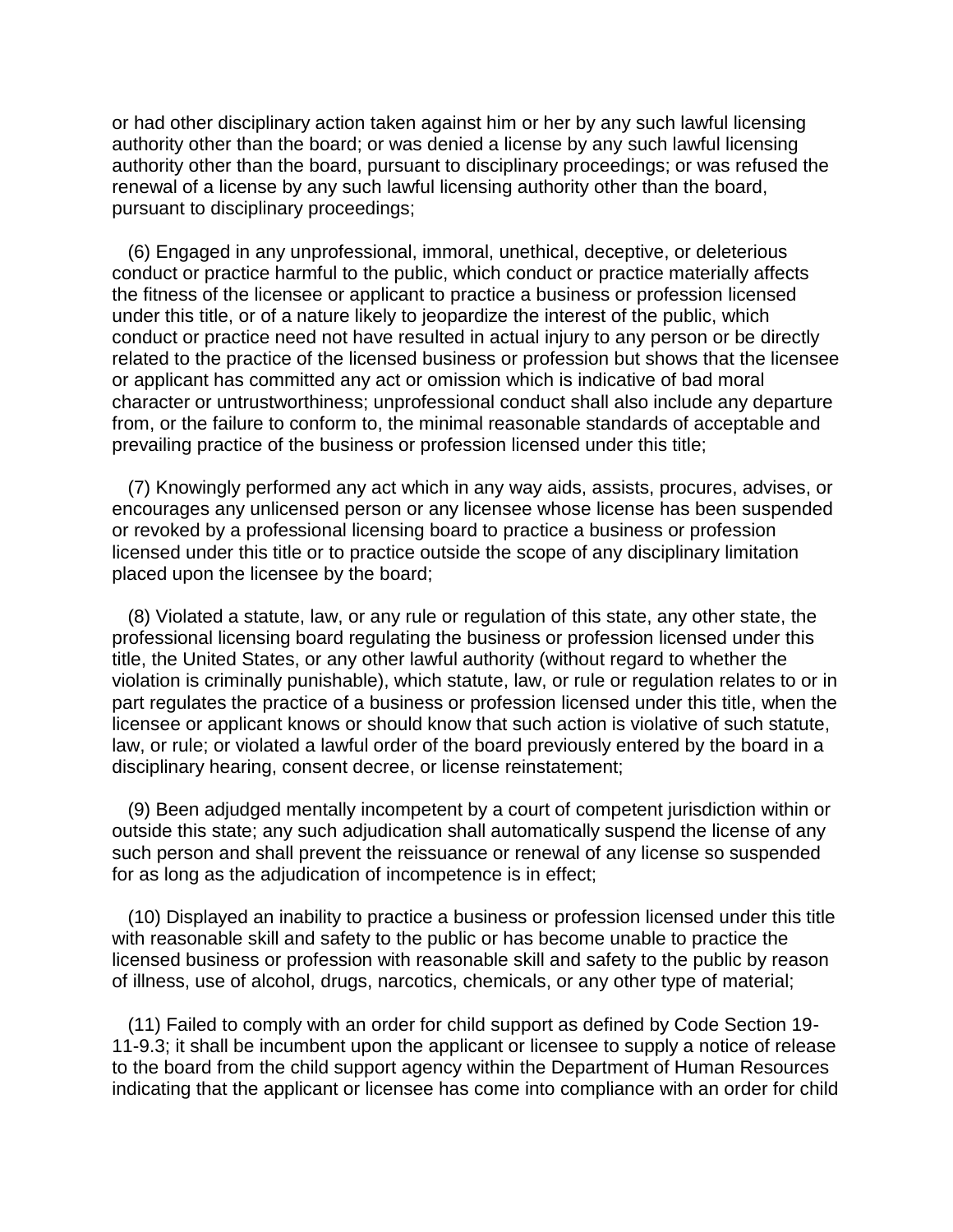support so that a license may issue or be granted if all other conditions for licensure are met; or

 (12) Failed to enter into satisfactory repayment status and is a borrower in default as defined by Code Section 20-3-295; it shall be incumbent upon the applicant or licensee to supply a notice of release to the board from the Georgia Higher Education Assistance Corporation indicating that the applicant or licensee has entered into satisfactory repayment status so that a license may be issued or granted if all other conditions for licensure are met.

(b) The provisions of Chapter 13 of Title 50, the "Georgia Administrative Procedure Act," with respect to emergency action by a professional licensing board and summary suspension of a license are adopted and incorporated by reference into this Code section.

(c) For purposes of this Code section, a professional licensing board may obtain, through subpoena by the division director, upon reasonable grounds, any and all records relating to the mental or physical condition of a licensee or applicant, and such records shall be admissible in any hearing before the board.

(d) When a professional licensing board finds that any person is unqualified to be granted a license or finds that any person should be disciplined pursuant to subsection (a) of this Code section or the laws, rules, or regulations relating to the business or profession licensed by the board, the board may take any one or more of the following actions:

(1) Refuse to grant or renew a license to an applicant;

 (2) Administer a public or private reprimand, but a private reprimand shall not be disclosed to any person except the licensee;

 (3) Suspend any license for a definite period or for an indefinite period in connection with any condition which may be attached to the restoration of said license;

 (4) Limit or restrict any license as the board deems necessary for the protection of the public;

(5) Revoke any license;

 (6) Condition the penalty upon, or withhold formal disposition pending, the applicant's or licensee's submission to such care, counseling, or treatment as the board may direct;

 (7) Impose a fine not to exceed \$500.00 for each violation of a law, rule, or regulation relating to the licensed business or profession; or

(8) Impose on a licensee or applicant fees or charges in an amount necessary to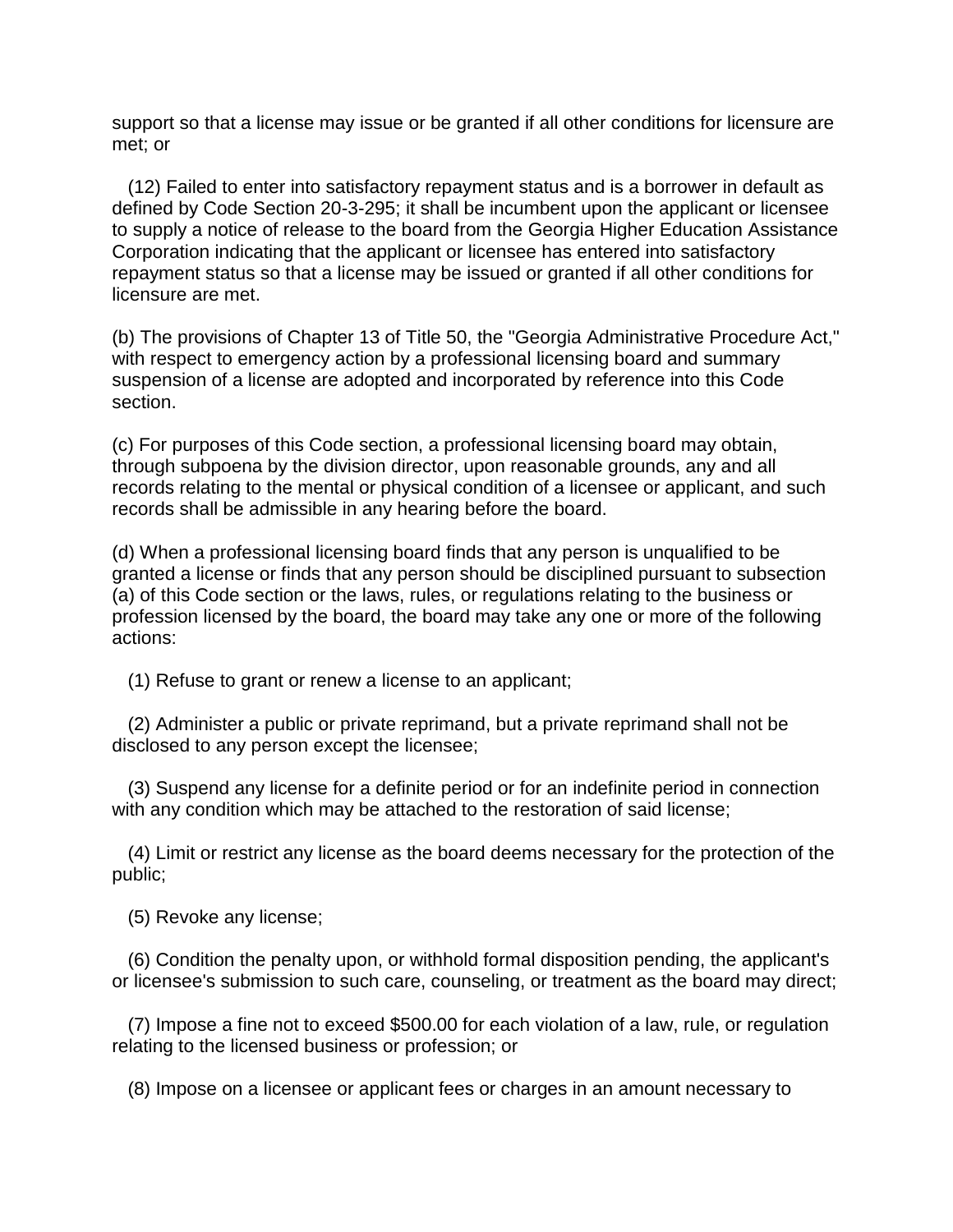reimburse the professional licensing board for the administrative and legal costs incurred by the board in conducting an investigative or disciplinary proceeding.

(e) In addition to and in conjunction with the actions described in subsection (d) of this Code section, a professional licensing board may make a finding adverse to the licensee or applicant but withhold imposition of judgment and penalty; or it may impose the judgment and penalty but suspend enforcement thereof and place the licensee on probation, which probation may be vacated upon noncompliance with such reasonable terms as the board may impose.

(f) Initial judicial review of a final decision of a professional licensing board shall be had solely in the superior court of the county of domicile of the board. The court may assess reasonable and necessary attorney's fees and expenses of litigation in any such review if, upon the motion of any party or the court itself, it finds that an attorney or any party aggrieved by an action of the board appealed such action of the board or any part thereof when such appeal lacked substantial justification or when such appeal or any part thereof was interposed for delay or harassment or if it finds that an attorney or aggrieved party unnecessarily expanded the proceeding by other improper conduct. As used in this subsection, "lacked substantial justification" means substantially frivolous, substantially groundless, or substantially vexatious.

(g) In its discretion, a professional licensing board may reinstate a license which has been revoked or issue a license which has been denied or refused, following such procedures as the board may prescribe by rule; and, as a condition thereof, it may impose any disciplinary or corrective method provided in this Code section or the laws relating to the licensed business or profession.

 (h)(1) The division director is vested with the power and authority to make, or cause to be made through employees or agents of the division, such investigations as he or she or a respective board may deem necessary or proper for the enforcement of the provisions of this Code section and the laws relating to businesses and professions licensed by that board. Any person properly conducting an investigation on behalf of a professional licensing board shall have access to and may examine any writing, document, or other material relating to the fitness of any licensee or applicant. The division director or his or her appointed representative may issue subpoenas to compel access to any writing, document, or other material upon a determination that reasonable grounds exist for the belief that a violation of this Code section or any other law relating to the practice of the licensed business or profession subject to regulation or licensing by such board may have taken place.

 (2) The results of all investigations initiated by the board shall be reported solely to the board, and the records of such investigations shall be kept for the board by the division director, with the board retaining the right to have access at any time to such records. No part of any such records shall be released, except to the board, for any purpose other than a hearing before the board, nor shall such records be subject to subpoena; provided, however, that the board shall be authorized to release such records to another enforcement agency or lawful licensing authority.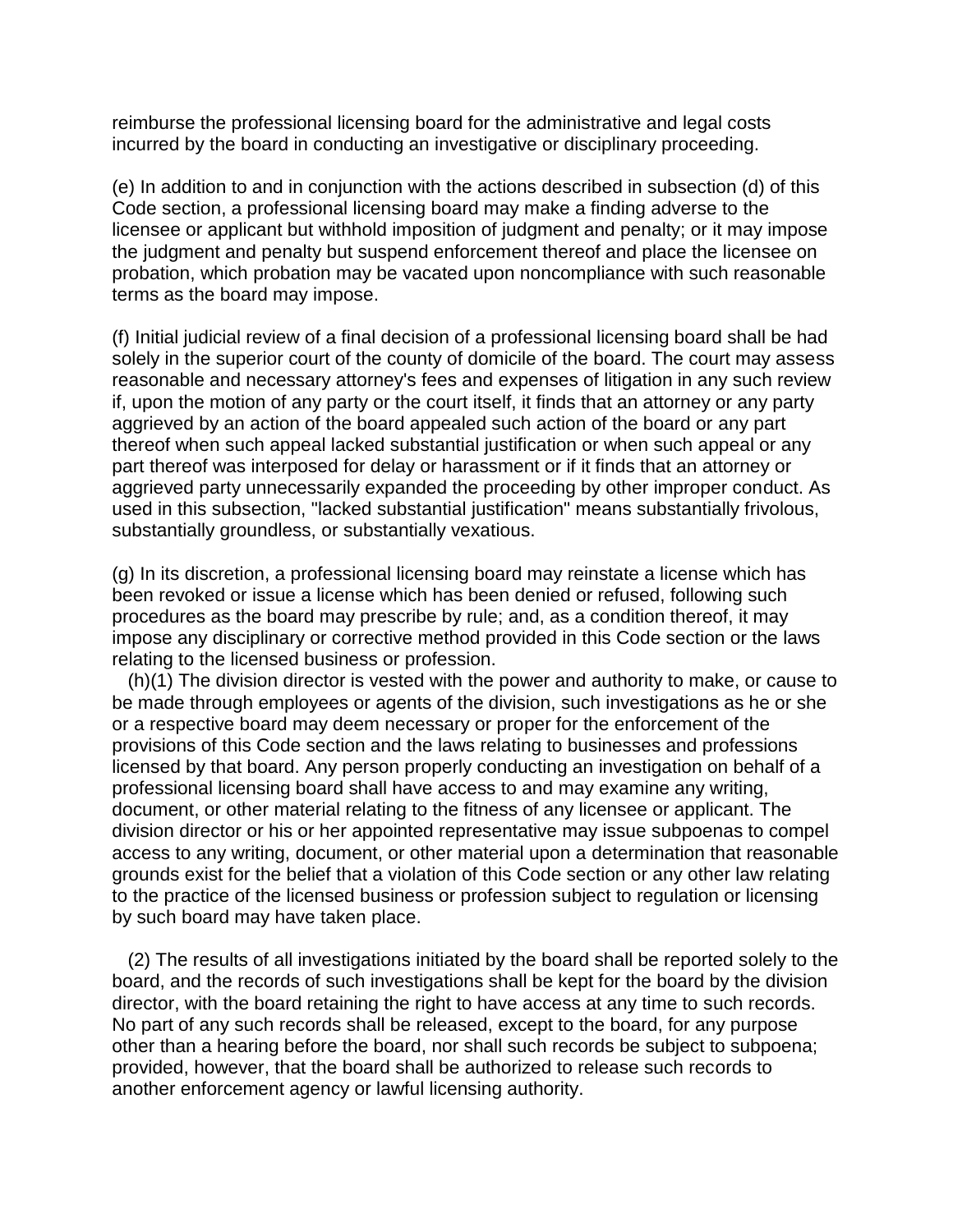(3) If a licensee is the subject of a board inquiry, all records relating to any person who receives services rendered by that licensee in his or her capacity as licensee shall be admissible at any hearing held to determine whether a violation of this chapter has taken place, regardless of any statutory privilege; provided, however, that any documentary evidence relating to a person who received those services shall be reviewed in camera and shall not be disclosed to the public.

 (4) The board shall have the authority to exclude all persons during its deliberations on disciplinary proceedings and to discuss any disciplinary matter in private with a licensee or applicant and the legal counsel of that licensee or applicant.

 (5) When a member of the public files a complaint with a professional licensing board or the division director against a licensee, within 30 days after the conclusion of the investigation of such complaint, the professional licensing board or the division director shall notify the complainant of the disposition of such complaint. Such notification shall include whether any action was taken by the board with regard to such complaint and the nature of such action. In addition, the division director and the board shall upon request by the complainant advise the complainant as to the status of the complaint during the period of time that such complaint is pending.

(i) A person, firm, corporation, association, authority, or other entity shall be immune from civil and criminal liability for reporting or investigating the acts or omissions of a licensee or applicant which violate the provisions of subsection (a) of this Code section or any other provision of law relating to a licensee's or applicant's fitness to practice a business or profession licensed under this title or for initiating or conducting proceedings against such licensee or applicant, if such report is made or action is taken in good faith, without fraud or malice. Any person who testifies or who makes a recommendation to a professional licensing board in the nature of peer review, in good faith, without fraud or malice, before the board in any proceeding involving the provisions of subsection (a) of this Code section or any other law relating to a licensee's or applicant's fitness to practice the business or profession licensed by the board shall be immune from civil and criminal liability for so testifying.

(j) Neither the issuance of a private reprimand nor the denial of a license by reciprocity nor the denial of a request for reinstatement of a revoked license nor the refusal to issue a previously denied license shall be considered to be a contested case within the meaning of Chapter 13 of Title 50, the "Georgia Administrative Procedure Act"; notice and hearing within the meaning of said chapter shall not be required, but the applicant or licensee shall be allowed to appear before the board if he or she so requests. A board may resolve a pending action by the issuance of a letter of concern. Such letter shall not be considered a disciplinary action or a contested case under Chapter 13 of Title 50 and shall not be disclosed to any person except the licensee or applicant.

(k) If any licensee or applicant after reasonable notice fails to appear at any hearing of the professional licensing board for that licensee or applicant, the board may proceed to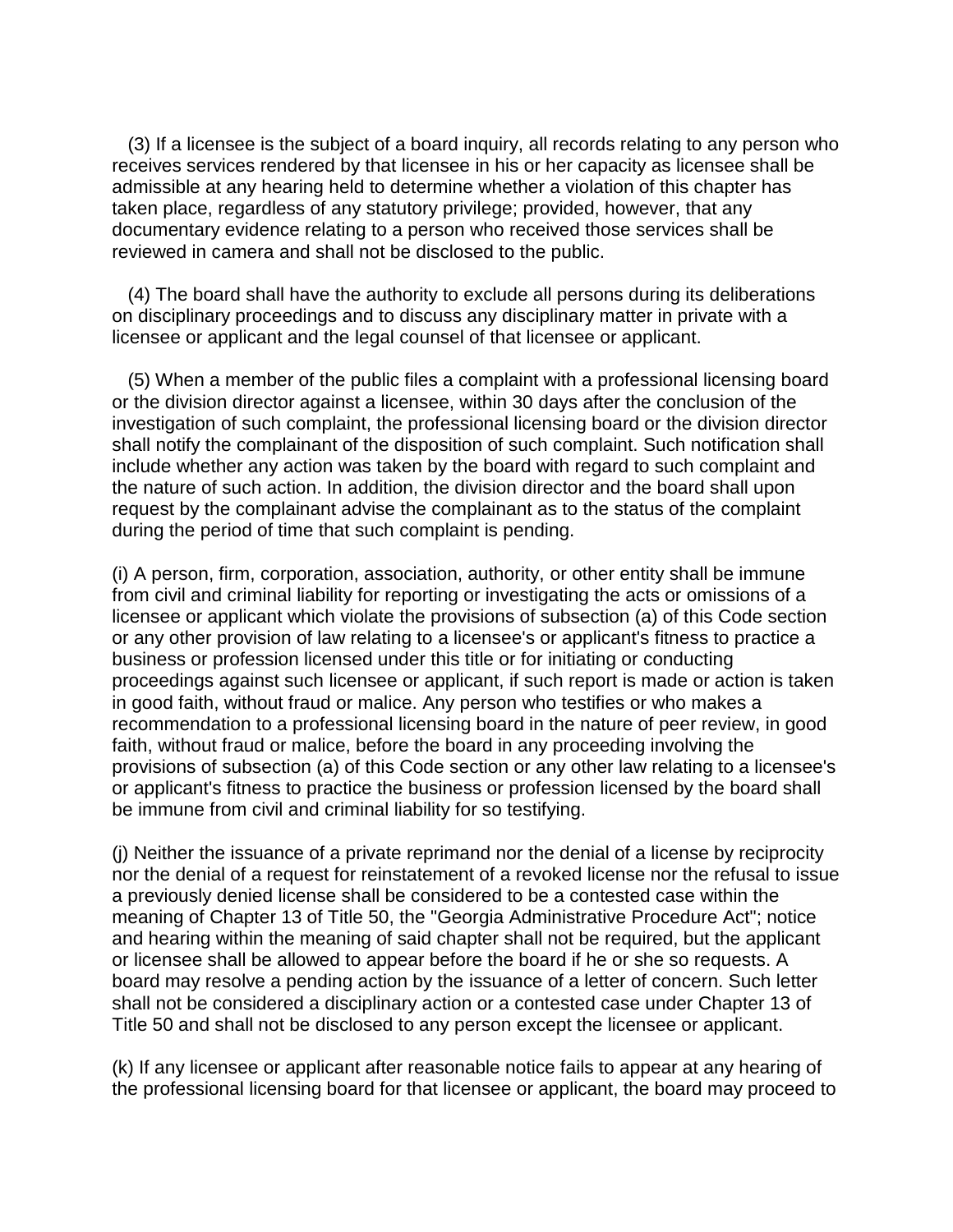hear the evidence against such licensee or applicant and take action as if such licensee or applicant had been present. A notice of hearing, initial or recommended decision, or final decision of the board in a disciplinary proceeding shall be served personally upon the licensee or applicant or served by certified mail or statutory overnight delivery, return receipt requested, to the last known address of record with the board. If such material is served by certified mail or statutory overnight delivery and is returned marked "unclaimed" or "refused" or is otherwise undeliverable and if the licensee or applicant cannot, after diligent effort, be located, the division director, or his or her designee, shall be deemed to be the agent for service for such licensee or applicant for purposes of this Code section, and service upon that director, or that director's designee, shall be deemed to be service upon the licensee or applicant.

(l) The voluntary surrender of a license or the failure to renew a license by the end of an established penalty period shall have the same effect as a revocation of said license, subject to reinstatement in the discretion of a board. A board may restore and reissue a license to practice under the law relating to that board and, as a condition thereof, may impose any disciplinary sanction provided by this Code section or the law relating to that board.

(m) This Code section shall apply equally to all licensees or applicants whether individuals, partners, or members of any other incorporated or unincorporated associations, corporations, limited liability companies, or other associations of any kind whatsoever.

(n) Regulation by a professional licensing board of a business or profession licensed under this title shall not exempt that business or profession from regulation pursuant to any other applicable law, including but not limited to Part 2 of Article 15 of Chapter 1 of Title 10, the "Fair Business Practices Act of 1975."

(o) Subsections (a), (d), and (e) of this Code section shall be supplemental to and shall not operate to prohibit any professional licensing board from acting pursuant to those provisions of law which may now or hereafter authorize other disciplinary grounds and actions for that particular board. In cases where those other provisions of law so authorize other disciplinary grounds and actions but subsection (a), (d), or (e) of this Code section limit such grounds or actions, those other provisions shall apply.

**HISTORY:** Code 1981, § 43-1-19, enacted by Ga. L. 1984, p. 552, § 1; Ga. L. 1990, p. 1965, § 2; Ga. L. 1993, p. 123, § 4; Ga. L. 1994, p. 97, § 43; Ga. L. 1996, p. 453, § 13; Ga. L. 1996, p. 776, §§ 1, 2; Ga. L. 1997, p. 677, § 2; Ga. L. 1998, p. 1094, § 10; Ga. L. 2000, p. 1589, § 3; Ga. L. 2000, p. 1706, § 6; Ga. L. 2003, p. 422, § 1.

§ 43-1-19.1. Waiver of deductibles or copayments in health insurance plans; deceptive or misleading advertising

(a) For the purposes of applicable provisions of Code Section 43-1-19, it shall be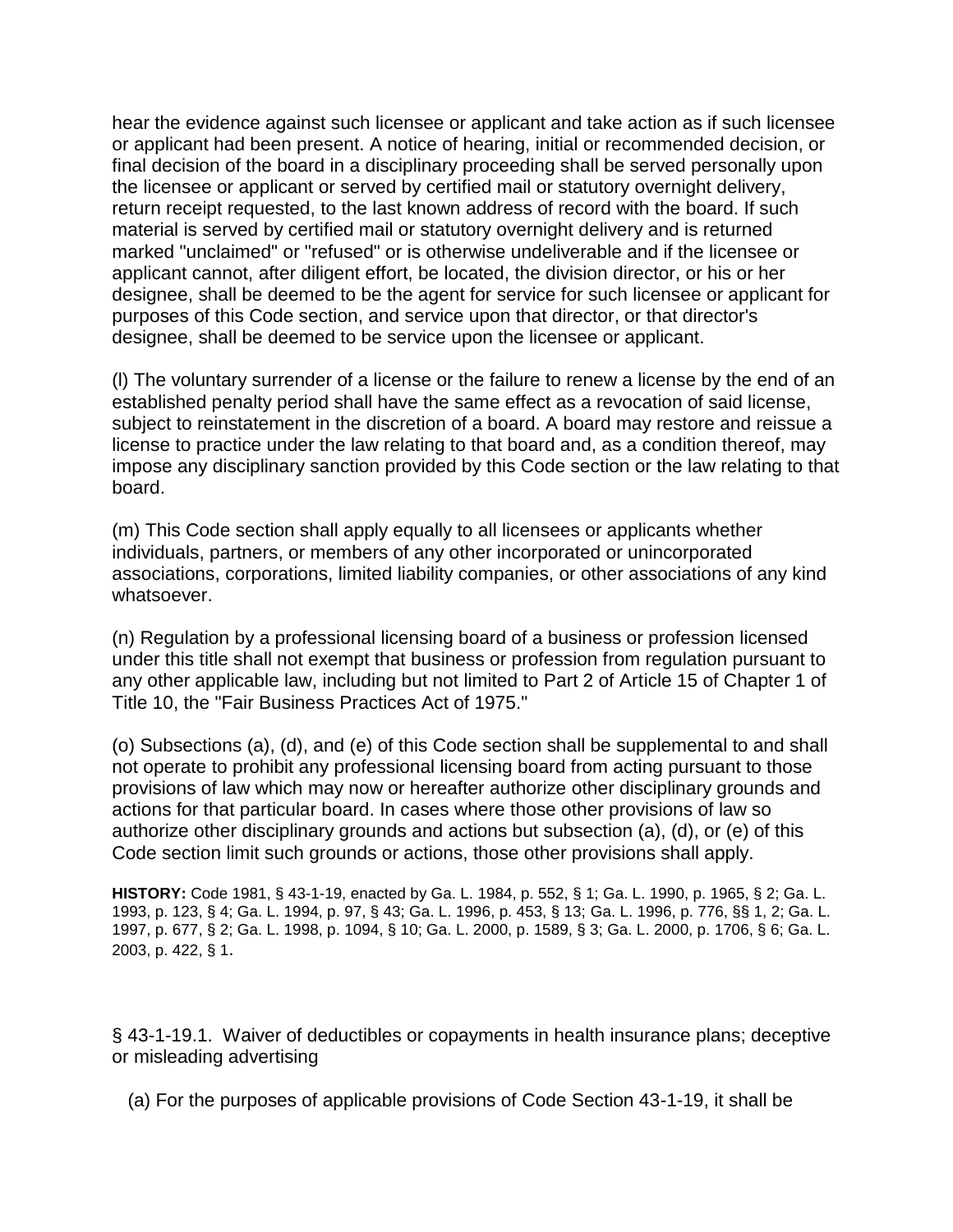considered a deceptive or misleading practice for any person duly licensed and authorized to provide any type of health care services to advertise, as an inducement to attract patients, the waiver of a deductible or copayment required to be made to such person under the patient's health insurance policy or plan.

(b) This Code section shall not apply to nonprofit community health centers which primarily serve indigent patients.

(c) Notwithstanding the provisions of any other law of this Code to the contrary, it shall not be considered a misleading, fraudulent, or deceptive act for a provider to waive occasionally such a deductible or copayment required to be made under the patient's health insurance contract, policy, or plan if the waiver is authorized by the insurer or if the waiver is based on an evaluation of the individual patient and is not a regular business practice of the person providing the health care services.

**HISTORY:** Code 1981, § 43-1-19.1, enacted by Ga. L. 1992, p. 2488, § 1.

§ 43-1-19.2. License applications to include questions on prior revocation or denial of license

 Each application for a license to practice a profession or business to be issued by a professional licensing board or any agency of the state shall include a question as to whether the applicant for such license:

 (1) Has had revoked or suspended or otherwise sanctioned any license issued to the applicant by any board or agency in Georgia or any other state; or

 (2) Was denied issuance of or, pursuant to disciplinary proceedings, refused renewal of a license by any board or agency in Georgia or any other state.

The question shall be answered under oath and the answer shall include the name of the board or agency which revoked, suspended, denied, refused renewal of, or otherwise sanctioned the license.

**HISTORY:** Code 1981, § 43-1-19.2, enacted by Ga. L. 1993, p. 427, § 1; Ga. L. 2000, p. 1706, § 19.

## § 43-1-20. Actions to enjoin unlicensed practice

 A professional licensing board, the division director, or the appropriate prosecuting attorney may bring an action to enjoin the unlicensed practice by any person of a profession or business required to be licensed by a professional licensing board. The action to restrain and enjoin such unlicensed practice shall be brought in the superior court of the county where the unlicensed person resides. It shall not be necessary to allege or prove that there is no adequate remedy at law to obtain an injunction under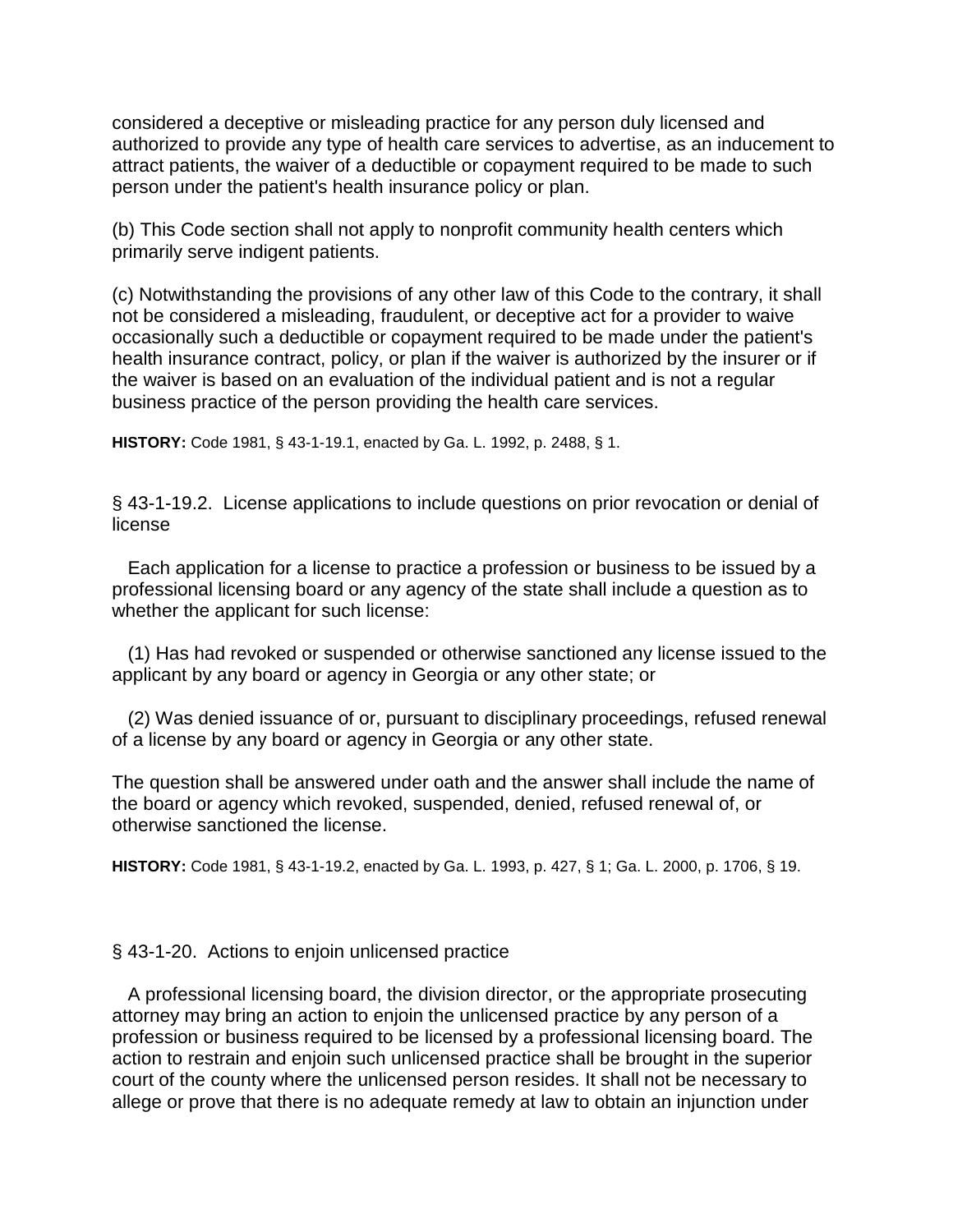this Code section.

**HISTORY:** Code 1981, § 43-1-20, enacted by Ga. L. 1984, p. 552, § 1; Ga. L. 2000, p. 1706, § 19.

§ 43-1-20.1. Cease and desist orders against persons practicing without a license; fine for violating order

 (a) Notwithstanding any other provisions of the law to the contrary, after notice and hearing, a professional licensing board may issue a cease and desist order prohibiting any person from violating the provisions of this title by engaging in the practice of a business or profession without a license.

(b) The violation of any cease and desist order of a professional licensing board issued under subsection (a) of this Code section shall subject the person violating the order to further proceedings before the board, and the board shall be authorized to impose a fine not to exceed \$500.00 for each transaction constituting a violation thereof. Each day that a person practices in violation of this title shall constitute a separate violation.

(c) Initial judicial review of the decision of the board entered pursuant to this Code section shall be available solely in the superior court of the county of domicile of the board.

(d) Nothing in this Code section shall be construed to prohibit a professional licensing board from seeking remedies otherwise available by statute without first seeking a cease and desist order in accordance with the provisions of this Code section.

**HISTORY:** Code 1981, § 43-1-20.1, enacted by Ga. L. 1986, p. 1155, § 1; Ga. L. 1990, p. 1965, § 3; Ga. L. 2000, p. 1706, § 19.

#### § 43-1-21. Release of information regarding investigations

 The division director is authorized to provide to any lawful licensing authority of this or any other state, upon inquiry by such authority, information regarding a past or pending investigation of or disciplinary sanction against any applicant for licensure by that board or licensee of that board notwithstanding the provisions of subsection (h) of Code Section 43-1-19 or any other law to the contrary regarding the confidentiality of that information. Nothing in this Code section or chapter shall be construed to prohibit or limit the authority of that director to disclose to any person or entity information concerning the existence of any investigation for unlicensed practice being conducted against any person who is neither licensed nor an applicant for licensure by a professional licensing board.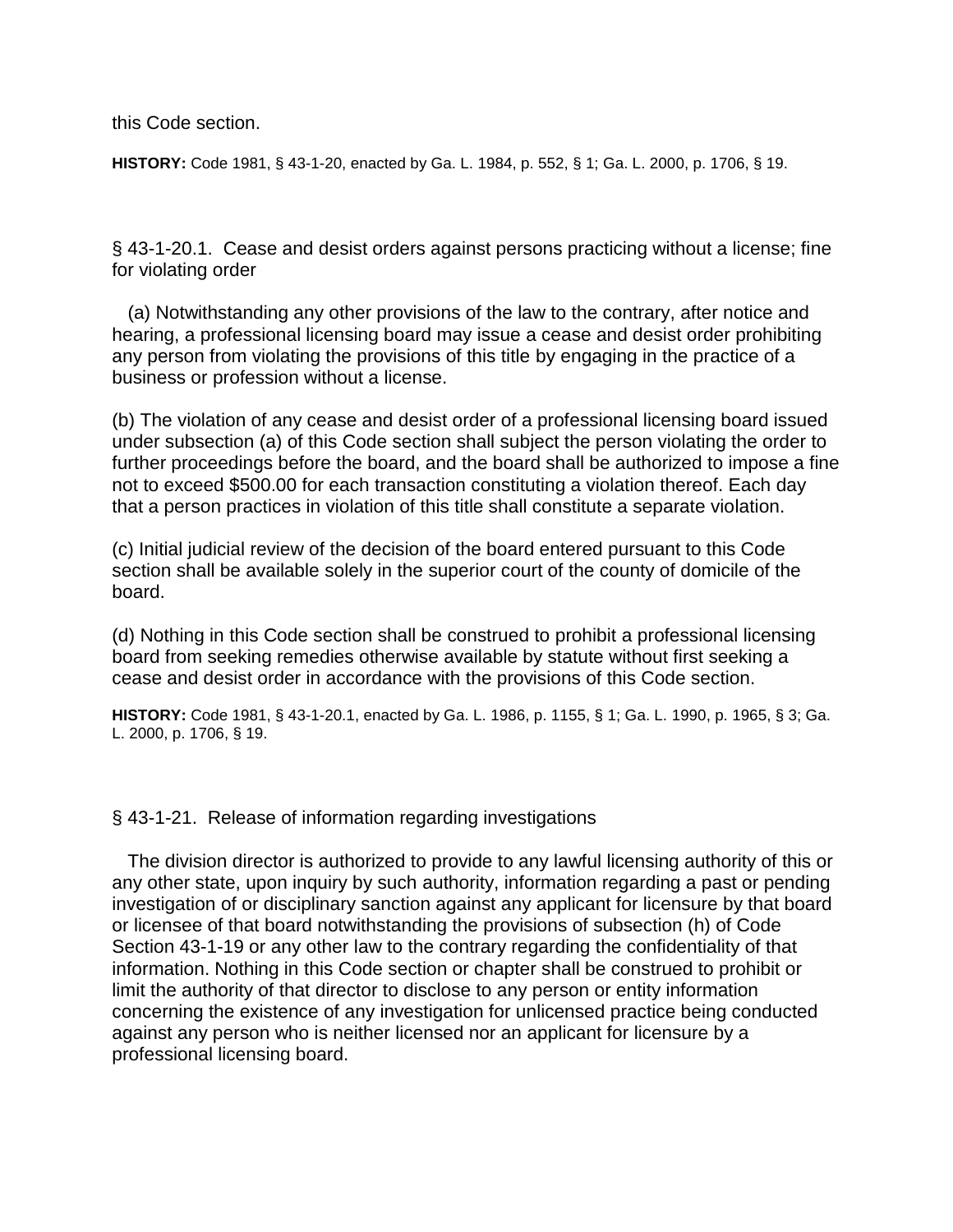**HISTORY:** Code 1981, § 43-1-21, enacted by Ga. L. 1984, p. 552, § 1; Ga. L. 1997, p. 677, § 3; Ga. L. 2000, p. 1706, § 7.

§ 43-1-22. Inactive status licenses

 The division director may provide for inactive status licenses for the various professional licensing boards.

**HISTORY:** Code 1981, § 43-1-22, enacted by Ga. L. 1984, p. 552, § 1; Ga. L. 2000, p. 1706, § 8.

§ 43-1-23. Exemption of licensees of professional licensing boards from filing with clerk of superior court

 No licensee of a professional licensing board shall be required to file or record his license with the clerk of the superior court, and no clerk shall be required to report the filing or recordation of any such license.

**HISTORY:** Code 1981, § 43-1-23, enacted by Ga. L. 1984, p. 552, § 1; Ga. L. 2000, p. 1706, § 19.

§ 43-1-24. Licensed professionals subject to regulation by professional licensing board

 Any person licensed by a professional licensing board and who practices a "profession," as defined in Chapter 7 of Title 14, the "Georgia Professional Corporation Act," or who renders "professional services," as defined in Chapter 10 of Title 14, "The Georgia Professional Association Act," whether such person is practicing or rendering services as a proprietorship, partnership, professional corporation, professional association, other corporation, limited liability company, or any other business entity, shall remain subject to regulation by that professional licensing board, and such practice or rendering of services in that business entity shall not change the law or existing standards applicable to the relationship between that person rendering a professional service and the person receiving such service, including but not limited to the rules of privileged communication and the contract, tort, and other legal liabilities and professional relationships between such persons.

**HISTORY:** Code 1981, § 43-1-24, enacted by Ga. L. 1984, p. 552, § 1; Ga. L. 1993, p. 123, § 5; Ga. L. 1999, p. 81, § 43; Ga. L. 2000, p. 1706, § 19.

§ 43-1-25. Authority of professional licensing boards to promulgate rules and regulations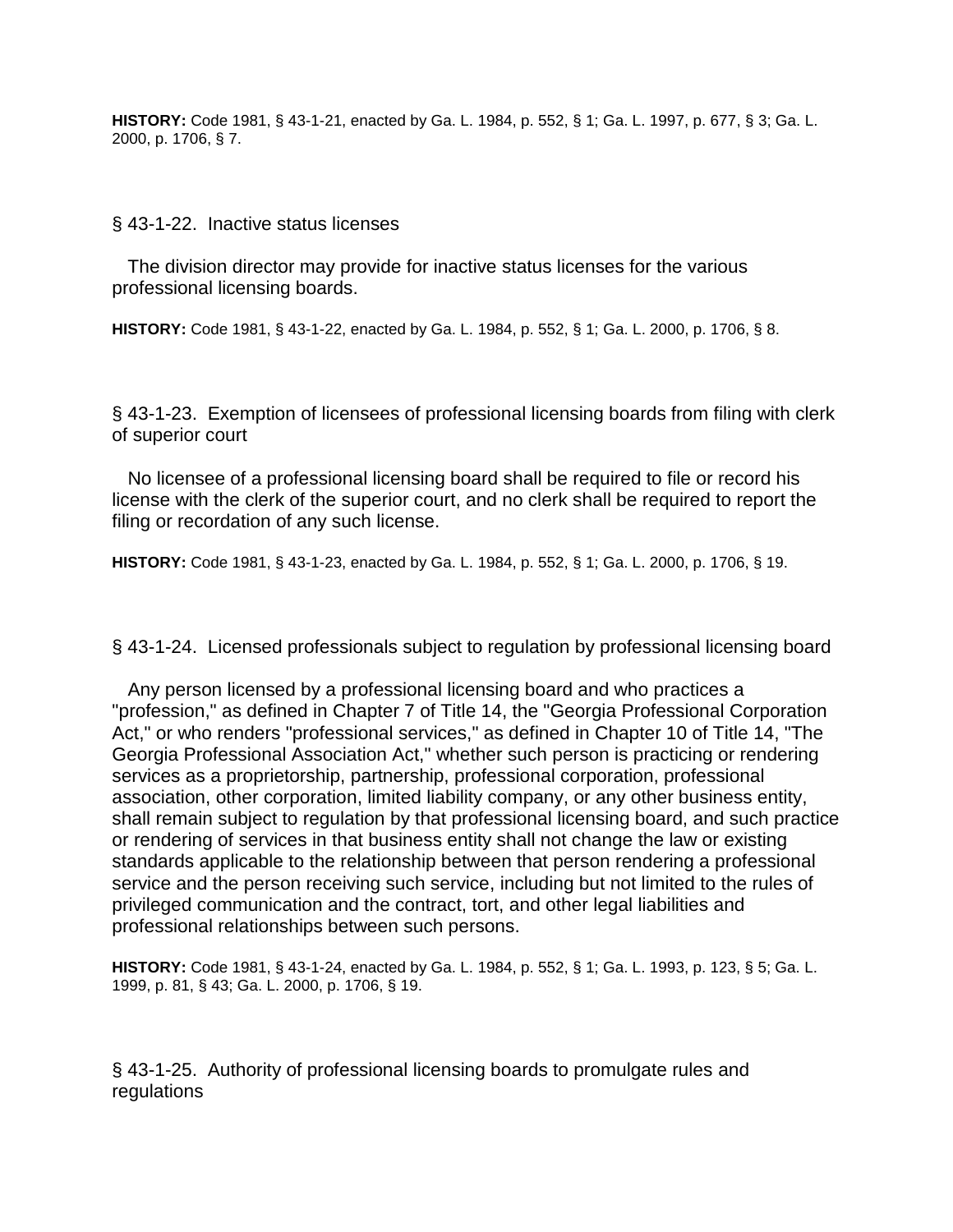Except as provided in subsection (o) of Code Section 43-1-19, Code Sections 43-1-16 through 43-1-24 shall apply to all professional licensing boards and licenses thereunder, except the Georgia Real Estate Commission and its licensees, notwithstanding any other law to the contrary, and each such professional licensing board may promulgate rules and regulations to implement the authority provided by the applicability of said provisions to said boards.

**HISTORY:** Code 1981, § 43-1-25, enacted by Ga. L. 1984, p. 552, § 1; Ga. L. 2000, p. 1706, § 19.

§ 43-1-26. Exemption of credentialed persons from licensure, registration, or certification in the state in connection with the Olympic and Paralympic Games; conditions and limitations; consent for certain medical services; automatic repeal

Repealed by Ga. L. 1994, p. 480, § 1, effective December 31, 1996.

[Repealed]

§ 43-1-27. Licensee required to notify licensing authority of felony conviction

 Any licensed individual who is convicted under the laws of this state, the United States, or any other state, territory, or country of a felony as defined in paragraph (3) of subsection (a) of Code Section 43-1-19 shall be required to notify the appropriate licensing authority of the conviction within ten days of the conviction. The failure of a licensed individual to notify the appropriate licensing authority of a conviction shall be considered grounds for revocation of his or her license, permit, registration, certification, or other authorization to conduct a licensed profession.

**HISTORY:** Code 1981, § 43-1-27, enacted by Ga. L. 1996, p. 776, § 3.

## § 43-1-28. Volunteers in health care specialties

 (a) This Code section shall be known and may be cited as the "Georgia Volunteers in Health Care Specialties Act."

(b) As used in this Code section, the term:

(1) "Health care board" means that professional licensing board which licenses a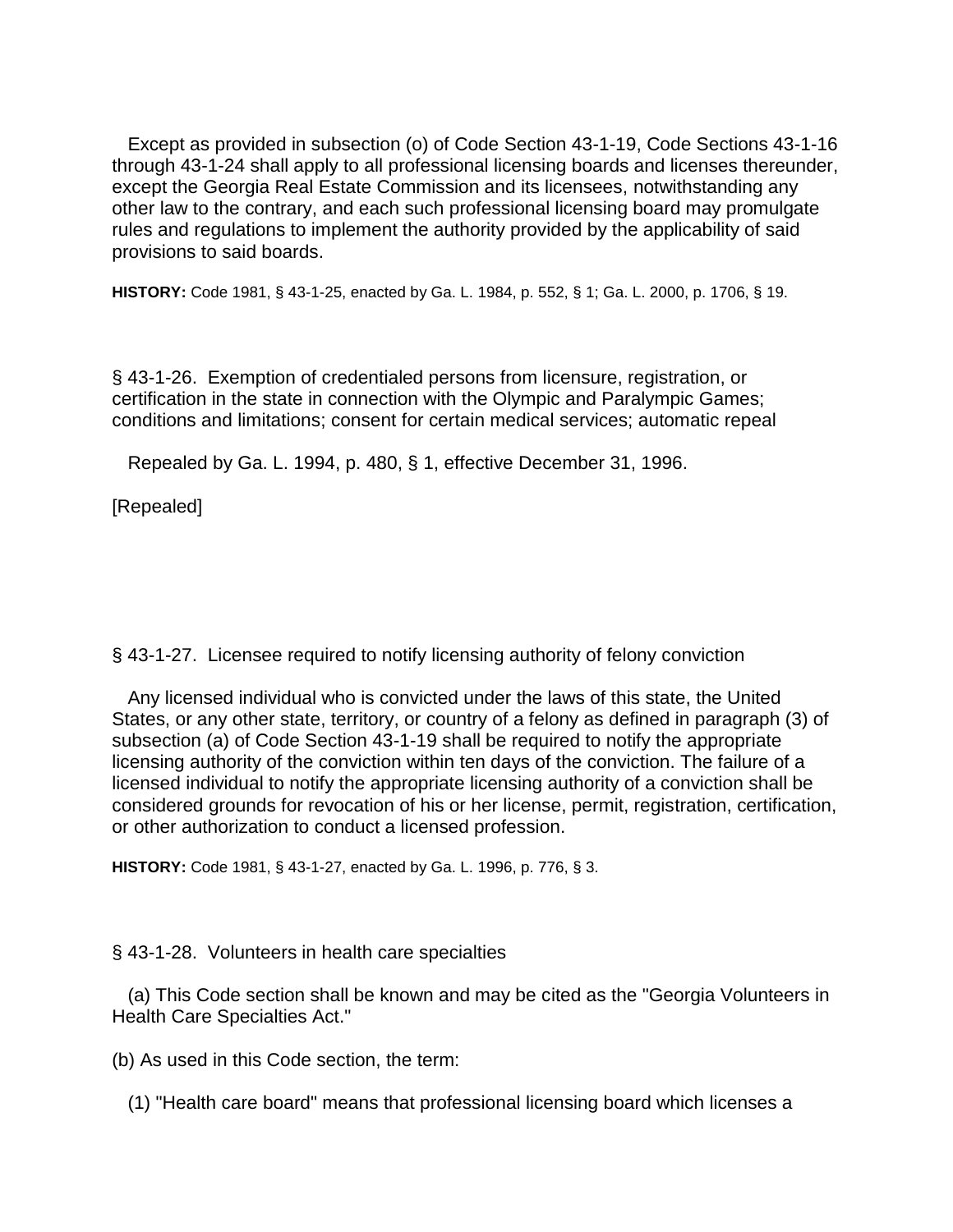health care practitioner under this title.

 (2) "Health care practitioner" means a chiropractor, registered professional nurse, podiatrist, optometrist, professional counselor, social worker, marriage and family therapist, occupational therapist, physical therapist, physician's assistant, licensed practical nurse, or certified nurse midwife.

 (3) "Health care specialty" means the practice of chiropractic, nursing, podiatry, optometry, professional counseling, social work, marriage and family therapy, occupational therapy, physical therapy, physician assistance, or midwifery.

(c) Notwithstanding any other provision of law, each health care board may issue a special license to qualifying health care practitioners whose health care specialty is licensed by that board under the terms and conditions set forth in this Code section. The special license may only be issued to a person who:

 (1) Is currently licensed to practice the applicable health care specialty in any health care specialty licensing jurisdiction in the United States and whose license is in good standing; or

 (2) Is retired from the practice of the health care specialty or, in the case of a physician's assistant, has an inactive license and is not currently engaged in such practice either full time or part time and has, prior to retirement or attaining inactive status, maintained full licensure in good standing in the applicable health care specialty licensing jurisdiction in the United States.

(d) The special licensee shall be permitted to practice the health care specialty only in the noncompensated employ of public agencies or institutions, not for profit agencies, not for profit institutions, nonprofit corporations, or not for profit associations which provide health care specialty services only to indigent patients in areas which are underserved by that specialty or critical need population areas of the state, as determined by the board which licenses that specialty, or pursuant to Article 8 of Chapter 8 of Title 31.

(e) The person applying for the special license under this Code section shall submit to the appropriate health care board a copy of his or her health care specialty degree, a copy of his or her health care specialty license in his or her current or previous licensing and regulating jurisdiction, and a notarized statement from the employing agency, institution, corporation, association, or health care program on a form prescribed by that board, whereby he or she agrees unequivocally not to receive compensation for any health care specialty services he or she may render while in possession of the special license.

(f) Examinations by the health care board, any application fees, and all licensure and renewal fees may be waived for the holder of the special license under this Code section.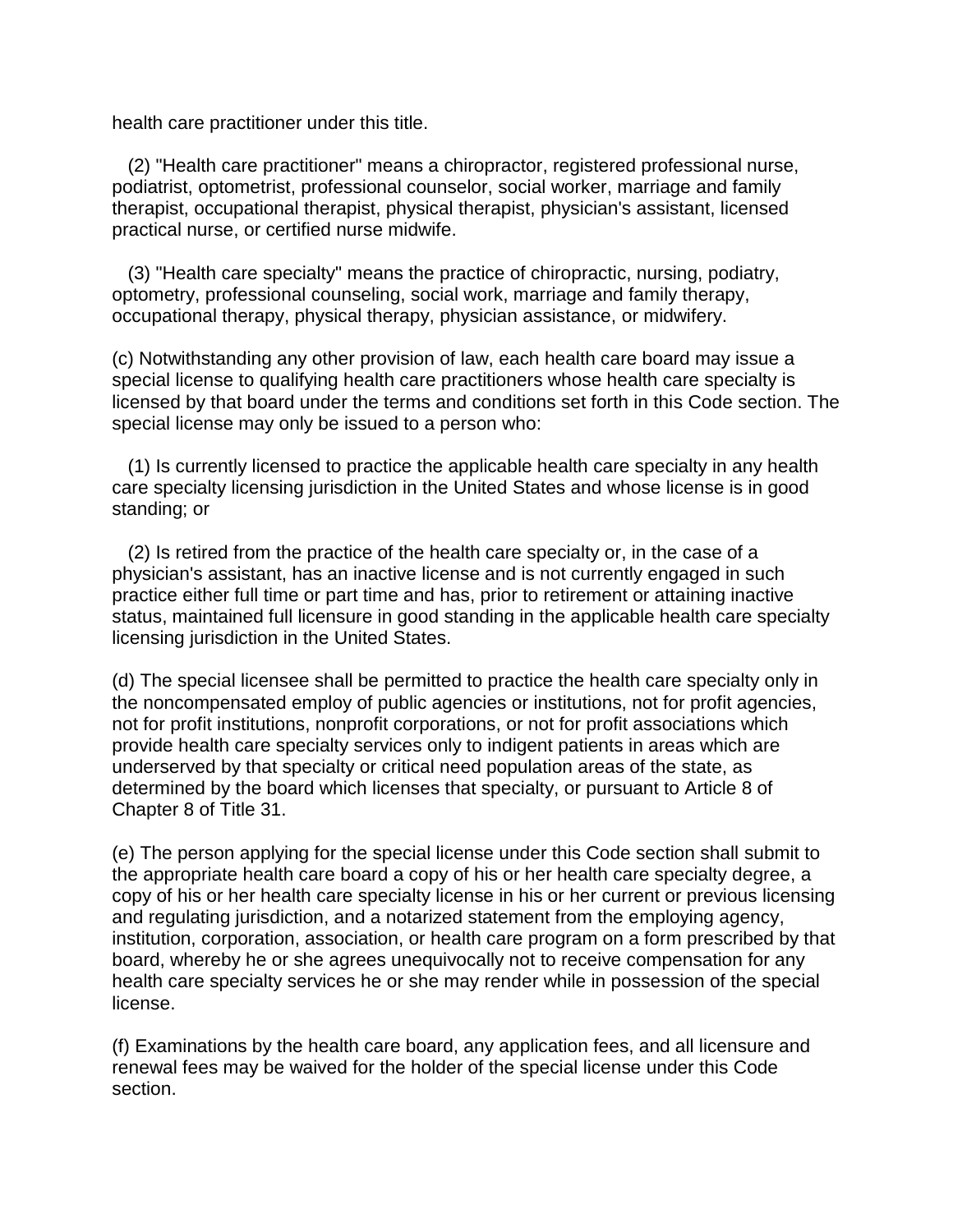(g) If, at the time application is made for the special license, the health care practitioner is not in compliance with the continuing education requirements established by the health care board for the applicable health care specialty, the health care practitioner shall be issued a nonrenewable temporary license to practice for six months provided the applicant is otherwise qualified for such license.

 (h)(1) Except as provided for in paragraph (2) of this subsection, the liability of persons practicing a health care specialty under and in compliance with a special license issued under this Code section and the liability of their employers for such practice shall be governed by Code Section 51-1-29.1, except that a podiatrist engaged in such practice and an employer thereof shall have the same immunity from liability as provided other health care practitioners under Code Section 51-1-29.1.

 (2) The liability of persons practicing a health care specialty pursuant to Article 8 of Chapter 8 of Title 31 under and in compliance with a special license issued under this Code section and the liability of their employers for such practice shall be governed by the provisions of such article.

(i) This Code section, being in derogation of the common law, shall be strictly construed.

**HISTORY:** Code 1981, § 43-1-28, enacted by Ga. L. 2000, p. 1406, § 1; Ga. L. 2002, p. 639, § 1; Ga. L. 2005, p. 1493, § 2/HB 166.

§ 43-1-29. Suspension of license for nonpayment of student loans; procedure; reinstatement

 A professional licensing board shall suspend the license of a person licensed by that board who has been certified by a federal agency and reported to the board for nonpayment or default or breach of a repayment or service obligation under any federal educational loan, loan repayment, or service conditional scholarship program. Prior to the suspension, the licensee shall be entitled to notice of the board's intended action and opportunity to appear before the board according to procedures set forth by the division director in rules and regulations. A suspension of a license under this Code section is not a contested case under Chapter 13 of Title 50, the "Georgia Administrative Procedure Act." A license suspended under this Code section shall not be reinstated or reissued until the person provides the licensing board a written release issued by the reporting agency stating that the person is making payments on the loan or satisfying the service requirements in accordance with an agreement approved by the reporting agency. If the person has continued to meet all other requirements for licensure during the period of suspension, reinstatement of the license shall be automatic upon receipt of the notice and payment of any reinstatement fee which the board may impose.

**HISTORY:** Code 1981, § 43-1-29, enacted by Ga. L. 2001, p. 1066, § 1.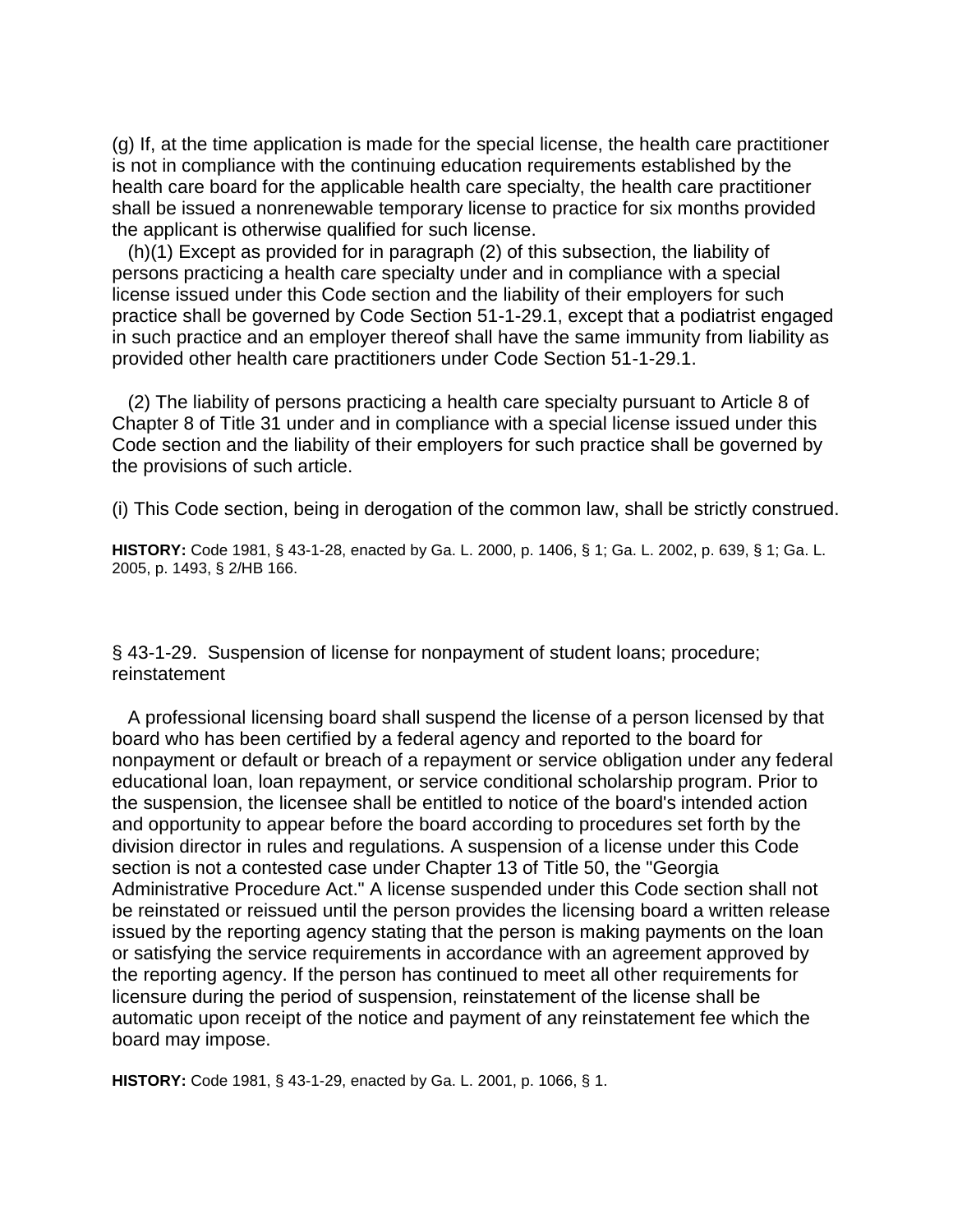§ 43-1-30. (Repealed effective December 31, 2007) Collection of work force and demographic data; procedure for collection and utilization

 (a) Notwithstanding any other law to the contrary, health care related boards engaged in the licensing, certifying, or registering of professionals under Chapter 7A, Chapter 9, Chapter 10A, Chapter 11, Chapter 11A, Chapter 26, Chapter 28, Chapter 30, Chapter 33, Chapter 35, Chapter 39, and Chapter 44 of this title and under Chapter 4 of Title 26 shall upon issuance of license, certification, or registration and thereafter upon renewal of same, or at other times as may be determined by the respective boards, distribute survey questions for the purpose of gathering data related to work force supply and demographics. The data, which shall be limited to information on workplace and practice settings, current practice by specialty, geographical location, and future practice plans, shall be collected by the agency responsible for administration of the professional licensing functions. The failure to complete, return, or complete and return the survey shall not be grounds to withhold licensure, nonrenew, or revoke a license or to otherwise discipline a person licensed by that board.

(b) For purposes of this Code section, "the agency responsible for administration of the professional licensing functions" shall be the Office of Secretary of State for persons licensed, certified, or registered under Chapter 7A, Chapter 9, Chapter 10A, Chapter 11, Chapter 11A, Chapter 26, Chapter 28, Chapter 30, Chapter 33, Chapter 35, Chapter 39, and Chapter 44 of this title and under Chapter 4 of Title 26.

(c) The work force and demographic data collected pursuant to subsection (a) of this Code section, along with identifying information required for analysis of the data collected, including social security number, shall be provided by the agency responsible for administration of the professional licensing functions to the University of Georgia Office of Information Technology Outreach Services or other recognized state agency, public academic institution, or other academic institution currently providing such service by written agreement which shall ensure the confidentiality of said data, as well as to authorize the compilation and release of aggregate data for use by and on behalf of the Health Care Work Force Policy Advisory Committee and the state. The information and data shall be used solely for the purpose of analyzing the supply and demand of health care personnel and projecting trends and needs for the state's health care work force.

(d) A renewal form submitted by a licensee, individual identifying information, and the responses to survey questions provided by any individual licensee shall be considered confidential, may not be presented or utilized in any public forum or setting, and shall be afforded the protections offered in Article 4 of Chapter 18 of Title 50, relating to inspection of public records. Nothing in this subsection shall limit the ability of the appropriate board to disclose such information pursuant to subsection (k) of Code Section 43-1-2.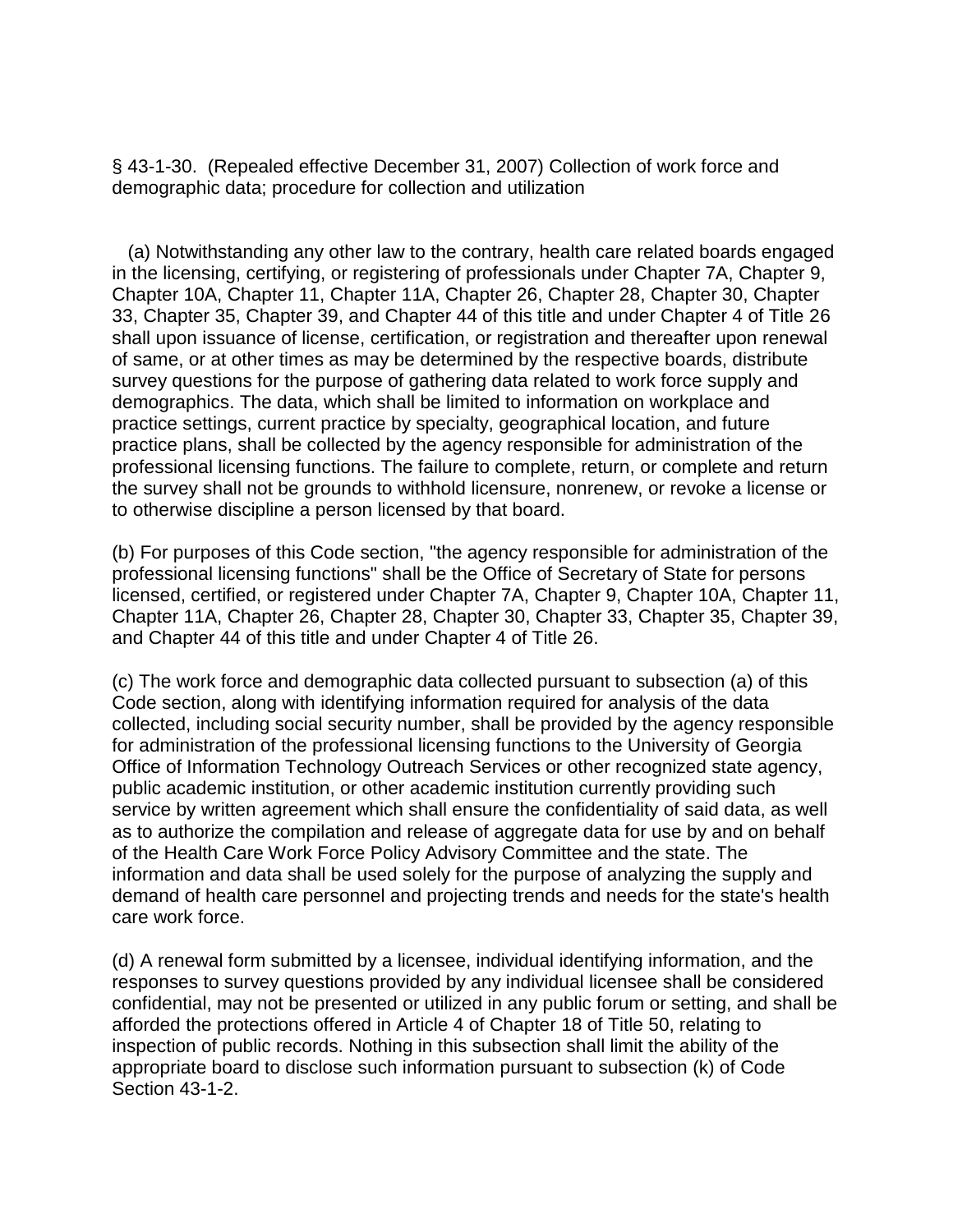(e) With regard to the release and use of aggregate data, the Department of Community Health on behalf of the Health Care Work Force Policy Advisory Committee, the University of Georgia Office of Information Technology Outreach Services or other recognized state agency, or public academic institution or other academic institution currently providing such service shall enter into a written agreement or agreements with the appropriate agency responsible for administration of the professional licensing functions to govern the collection, transfer, and safeguarding of such data. The written agreement or agreements shall be structured to protect against any unauthorized release of otherwise confidential information.

(f) The Department of Community Health on behalf of and with the Health Care Work Force Policy Advisory Committee may use the data collected and analyzed under this Code section to publish reports using aggregate data regarding:

- (1) Educational and employment trends for health professions;
- (2) Demographic characteristics of the work force;
- (3) Supply and demand of health professions;
- (4) Practice patterns and workplace trends for health professions; and
- (5) Long-term regional, state-wide, and local needs for health care professionals.

(g) The functions and purposes outlined in this Code section shall be deemed "administrative purposes" pursuant to division (a)(11.3)(B)(iii) of Code Section 50-18-72.

**HISTORY:** Code 1981, § 43-1-30, enacted by Ga. L. 2002, p. 615, § 3.

§ 43-1-31. Expiration of professional licenses of service members on active duty outside of state

 (a) As used in this Code section, the term "service member" means an active duty member of the regular or reserve component of the United States armed forces, the United States Coast Guard, the Georgia National Guard, or the Georgia Air National Guard on ordered federal duty for a period of 90 days or longer.

(b) Any service member whose license to practice a profession issued pursuant to any provision of this title expired while such service member was serving on active duty outside the state shall be permitted to practice such profession in accordance with such expired license and shall not be charged with a violation of this title related to practicing a profession with an expired license for a period of six months from the date of his or her discharge from active duty or reassignment to a location within the state. Any such service member shall be entitled to renew such expired license without penalty within six months after the date of his or her discharge from active duty or reassignment to a